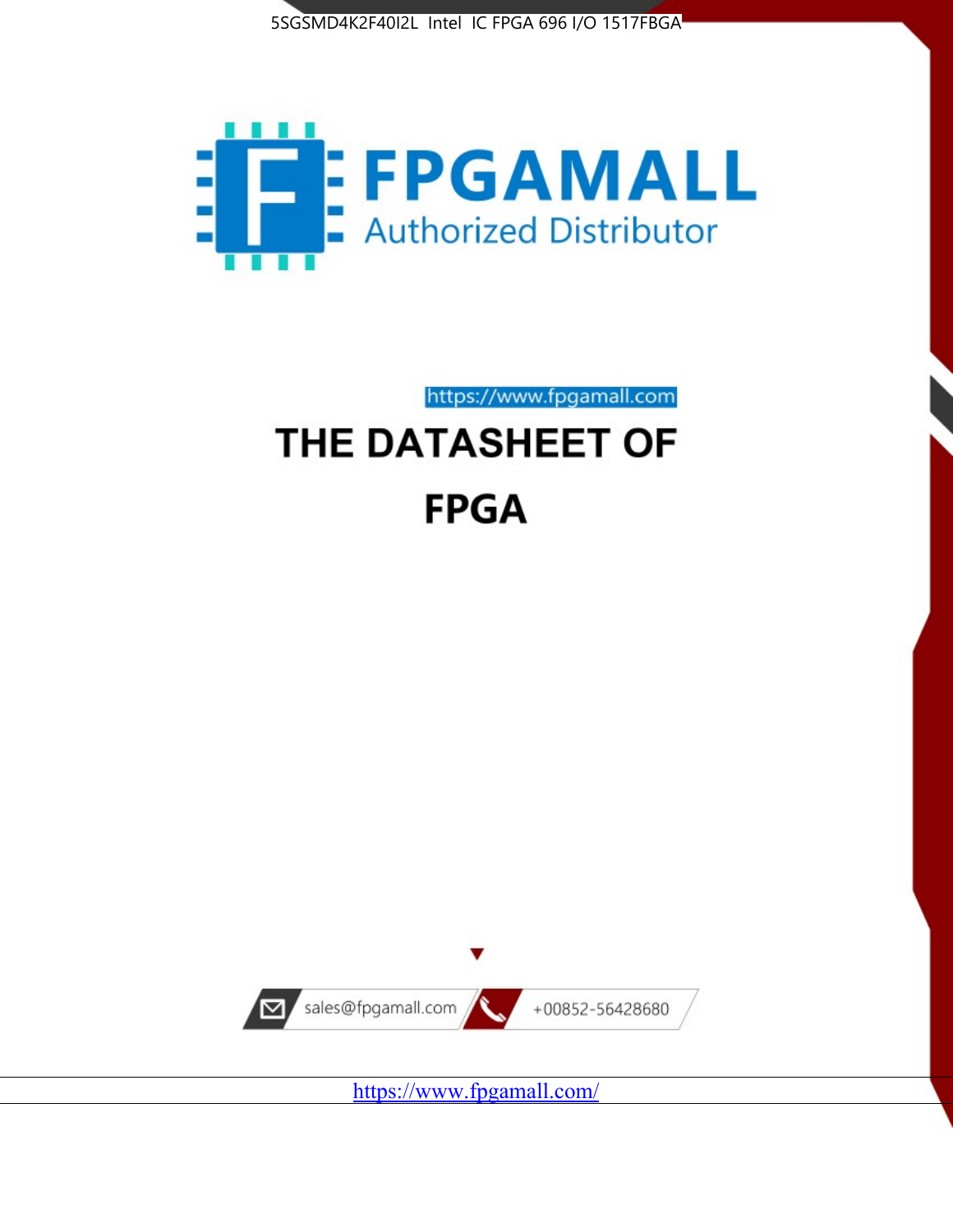### **Stratix V Device Overview**



Altera's 28-nm Stratix® V FPGAs include innovations such as an enhanced core architecture, integrated transceivers up to 28.05 gigabits per second (Gbps), and a unique array of integrated hard intellectual property (IP) blocks.

With these innovations, Stratix V FPGAs deliver a new class of application-targeted devices optimized for:

- Bandwidth-centric applications and protocols, including PCI Express® (PCIe®) Gen3
- Data-intensive applications for 40G/100G and beyond
- High-performance, high-precision digital signal processing (DSP) applications

Stratix V devices are available in four variants (GT, GX, GS, and E), each targeted for a different set of applications. For higher volume production, you can prototype with Stratix V FPGAs and use the low-risk, low-cost path to HardCopy® V ASICs.

#### **Related Information**

2020.06.15

#### **[Stratix V Device Handbook: Known Issues](http://www.altera.com/support/kdb/solutions/rd08242010_83.html)**

Lists the planned updates to the *Stratix V Device Handbook* chapters.

### **Stratix V Family Variants**

The Stratix V device family contains the GT, GX, GS, and E variants.

**Stratix V GT** devices, with both 28.05-Gbps and 12.5-Gbps transceivers, are optimized for applications that require ultra-high bandwidth and performance in areas such as 40G/100G/400G optical communica‐ tions systems and optical test systems. 28.05-Gbps and 12.5-Gbps transceivers are also known as GT and GX channels, respectively.

**Stratix V GX** devices offer up to 66 integrated transceivers with 14.1-Gbps data rate capability. These transceivers also support backplane and optical interface applications. These devices are optimized for high-performance, high-bandwidth applications such as 40G/100G optical transport, packet processing, and traffic management found in wireline, military communications, and network test equipment markets.

**Stratix V GS** devices have an abundance of variable precision DSP blocks, supporting up to 3,926 18x18 or 1,963 27x27 multipliers. In addition, Stratix V GS devices offer integrated transceivers with 14.1-Gbps data rate capability. These transceivers also support backplane and optical interface applications. These devices are optimized for transceiver-based DSP-centric applications found in wireline, military, broadcast, and high-performance computing markets.

**Stratix V E** devices offer the highest logic density within the Stratix V family with nearly one million logic elements (LEs) in the largest device. These devices are optimized for applications such as ASIC and system emulation, diagnostic imaging, and instrumentation.

**[ISO](http://www.altera.com/support/devices/reliability/certifications/rel-certifications.html) [9001:2015](http://www.altera.com/support/devices/reliability/certifications/rel-certifications.html) [Registered](http://www.altera.com/support/devices/reliability/certifications/rel-certifications.html)**



Intel Corporation. All rights reserved. Intel, the Intel logo, Altera, Arria, Cyclone, Enpirion, MAX, Nios, Quartus and Stratix words and logos are trademarks of Intel Corporation or its subsidiaries in the U.S. and/or other countries. Intel warrants performance of its FPGA and semiconductor products to current specifications in accordance with Intel's standard warranty, but reserves the right to make changes to any products and services at any time without notice. Intel assumes no responsibility or liability arising out of the application or use of any information, product, or service described herein except as expressly agreed to in writing by Intel. Intel customers are advised to obtain the latest version of device specifications before relying on any published information and before placing orders for products or services.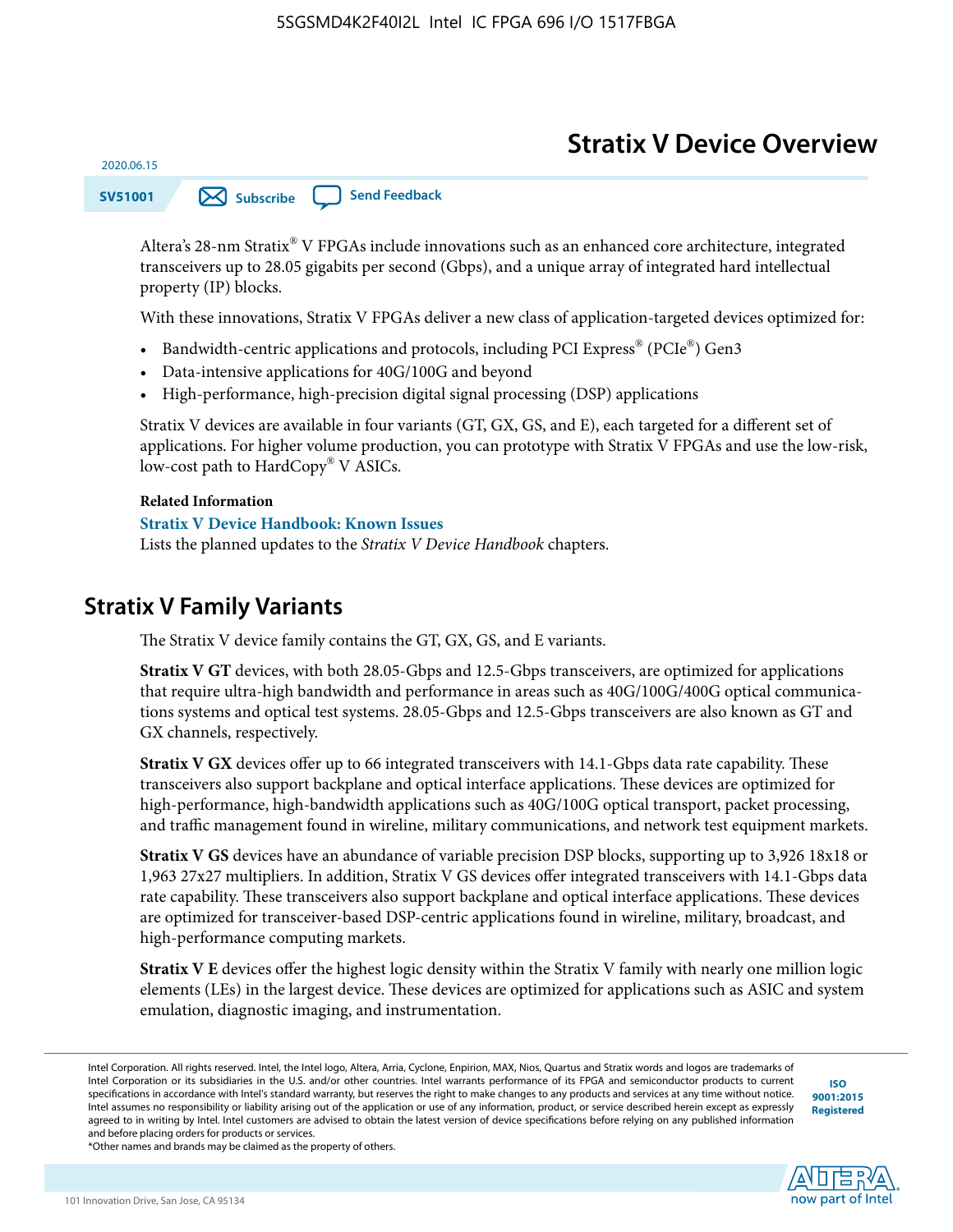#### **2 Stratix V Features Summary**

Common to all Stratix V family variants are a rich set of high-performance building blocks, including a redesigned adaptive logic module (ALM), 20 Kbit (M20K) embedded memory blocks, variable precision DSP blocks, and fractional phase-locked loops (PLLs). All of these building blocks are interconnected by Altera's superior multi-track routing architecture and comprehensive fabric clocking network.

Also common to Stratix V devices is the new Embedded HardCopy Block, which is a customizable hard IP block that leverages Altera's unique HardCopy ASIC capabilities. The Embedded HardCopy Block in Stratix V FPGAs is used to harden IP instantiation of PCIe Gen3, Gen2, and Gen1.

### **Stratix V Features Summary**

#### **Table 1: Summary of Features for Stratix V Devices**

| <b>Feature</b>                    | <b>Description</b>                                                                                                                                                                                                                                                                                                                                                                                                         |
|-----------------------------------|----------------------------------------------------------------------------------------------------------------------------------------------------------------------------------------------------------------------------------------------------------------------------------------------------------------------------------------------------------------------------------------------------------------------------|
| Technology                        | 28-nm TSMC process technology<br>0.85-V or 0.9-V core voltage                                                                                                                                                                                                                                                                                                                                                              |
| Low-power serial<br>transceivers  | 28.05-Gbps transceivers on Stratix V GT devices<br>$\bullet$<br>Electronic dispersion compensation (EDC) for XFP, SFP+, QSFP, CFP<br>optical module support<br>Adaptive linear and decision feedback equalization<br>$\bullet$<br>Transmitter pre-emphasis and de-emphasis<br>Dynamic reconfiguration of individual channels<br>$\bullet$<br>On-chip instrumentation (EyeQ non-intrusive data eye monitoring)<br>$\bullet$ |
| Backplane capability              | 600-Megabits per second (Mbps) to 12.5-Gbps data rate capability<br>$\bullet$                                                                                                                                                                                                                                                                                                                                              |
| General-purpose I/Os<br>(GPIOs)   | 1.6-Gbps LVDS<br>1,066-MHz external memory interface<br>$\bullet$<br>On-chip termination (OCT)<br>$\bullet$<br>1.2-V to 3.3-V interfacing for all Stratix V devices                                                                                                                                                                                                                                                        |
| Embedded HardCopy<br><b>Block</b> | PCIe Gen3, Gen2, and Gen1 complete protocol stack, x1/x2/x4/x8 end<br>$\bullet$<br>point and root port                                                                                                                                                                                                                                                                                                                     |
| Embedded transceiver<br>hard IP   | Interlaken physical coding sublayer (PCS)<br>$\bullet$<br>Gigabit Ethernet (GbE) and XAUI PCS<br>$\bullet$<br>10G Ethernet PCS<br>Serial RapidIO® (SRIO) PCS<br>$\bullet$<br>Common Public Radio Interface (CPRI) PCS<br>$\bullet$<br>Gigabit Passive Optical Networking (GPON) PCS<br>$\bullet$                                                                                                                           |
| Power management                  | Programmable Power Technology<br>$\bullet$<br>Quartus II integrated PowerPlay Power Analysis<br>$\bullet$                                                                                                                                                                                                                                                                                                                  |

**Altera Corporation** 

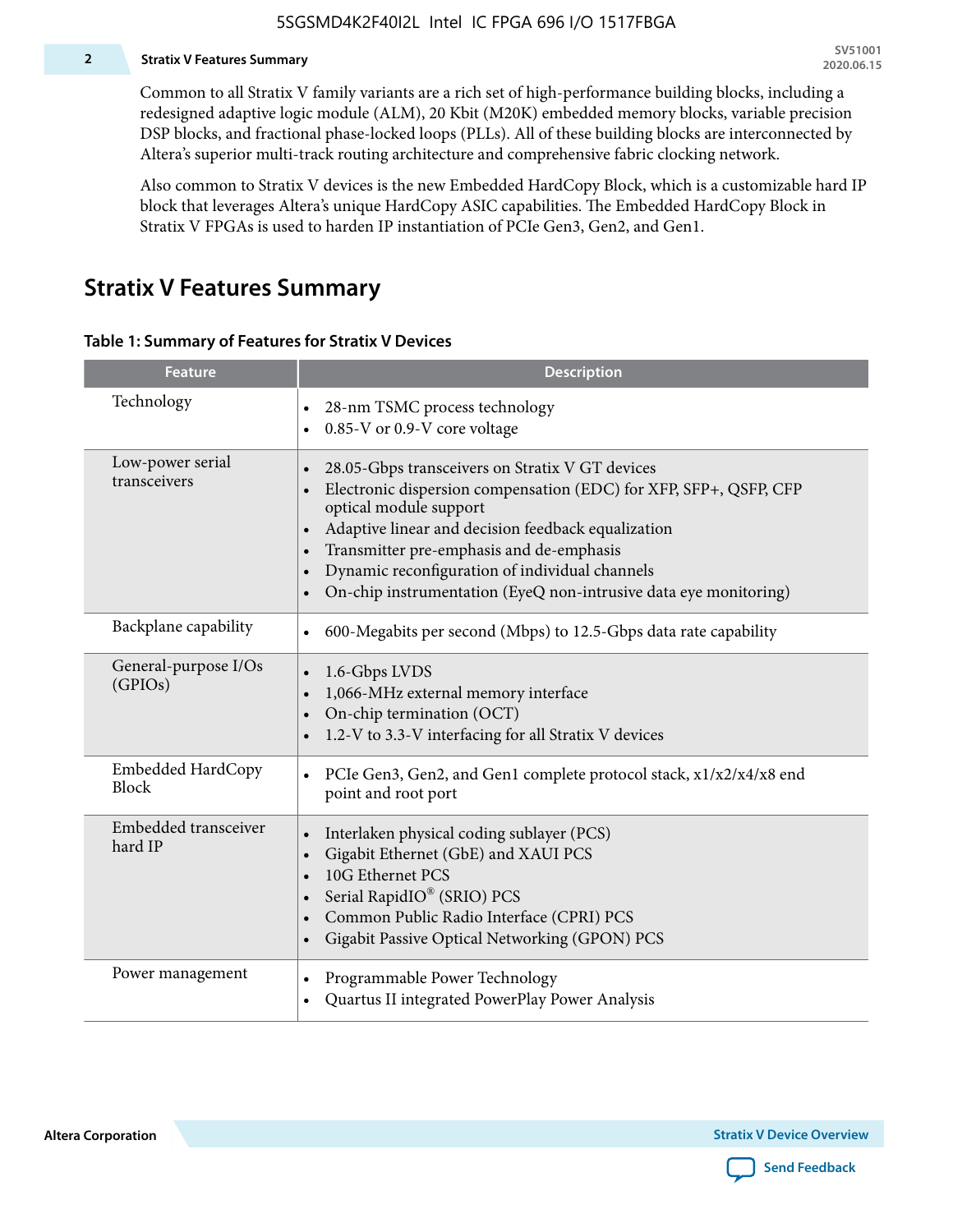| <b>Feature</b>                   | <b>Description</b>                                                                                                                                                                                                                                                                                                                                                                                               |
|----------------------------------|------------------------------------------------------------------------------------------------------------------------------------------------------------------------------------------------------------------------------------------------------------------------------------------------------------------------------------------------------------------------------------------------------------------|
| High-performance core<br>fabric  | Enhanced ALM with four registers<br>Improved routing architecture reduces congestion and improves compile<br>times                                                                                                                                                                                                                                                                                               |
| Embedded memory<br>blocks        | M20K: 20-Kbit with hard error correction code (ECC)<br>MLAB: 640-bit                                                                                                                                                                                                                                                                                                                                             |
| Variable precision DSP<br>blocks | Up to 600 MHz performance<br>Natively support signal processing with precision ranging from 9x9 up to<br>54x54<br>New native 27x27 multiply mode<br>64-bit accumulator and cascade for systolic finite impulse responses (FIRs)<br>Embedded internal coefficient memory<br>Pre-adder/subtractor improves efficiency<br>$\bullet$<br>Increased number of outputs allows more independent multipliers<br>$\bullet$ |
| <b>Fractional PLLs</b>           | Fractional mode with third-order delta-sigma modulation<br>$\bullet$<br>Integer mode<br>$\bullet$<br>Precision clock synthesis, clock delay compensation, and zero delay buffer<br>$\bullet$<br>(ZDB)                                                                                                                                                                                                            |
| Clock networks                   | 800-MHz fabric clocking<br>Global, quadrant, and peripheral clock networks<br>Unused clock networks can be powered down to reduce dynamic power                                                                                                                                                                                                                                                                  |
| Device configuration             | Serial and parallel flash interface<br>$\bullet$<br>Enhanced advanced encryption standard (AES) design security features<br>$\bullet$<br>Tamper protection<br>$\bullet$<br>Partial and dynamic reconfiguration<br>$\bullet$<br>Configuration via Protocol (CvP)<br>$\bullet$                                                                                                                                     |
| High-performance<br>packaging    | Multiple device densities with identical package footprints enables seamless<br>$\bullet$<br>migration between different FPGA densities<br>FBGA packaging with on-package decoupling capacitors<br>Lead and RoHS-compliant lead-free options                                                                                                                                                                     |
| HardCopy V migration             |                                                                                                                                                                                                                                                                                                                                                                                                                  |

## **Stratix V Family Plan**

The following tables list the features of the different Stratix V devices.

The information in this section is correct at the time of publication. For the latest information and to get more details, refer to the Altera Product Selector.

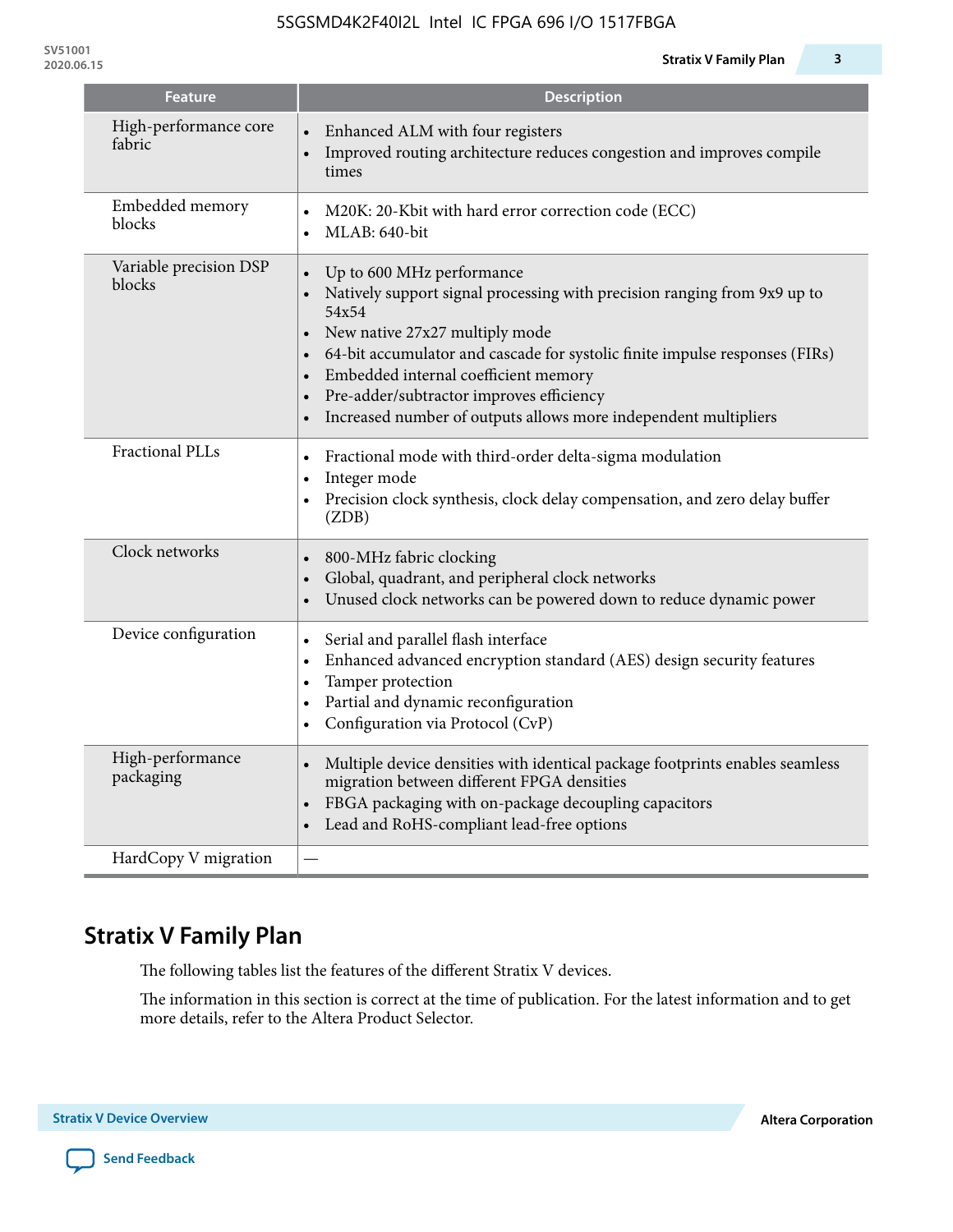### **Table 2: Stratix V GT Device Features**

| <b>Feature</b>                                                            | 5SGTC5         | 5SGTC7         |  |  |  |  |  |  |  |
|---------------------------------------------------------------------------|----------------|----------------|--|--|--|--|--|--|--|
| Logic Elements (K)                                                        | 425            | 622            |  |  |  |  |  |  |  |
| ALMs                                                                      | 160,400        | 234,720        |  |  |  |  |  |  |  |
| Registers (K)                                                             | 642            | 939            |  |  |  |  |  |  |  |
| 28.05/12.5-Gbps Transceivers                                              | 4/32           | 4/32           |  |  |  |  |  |  |  |
| PCIe hard IP Blocks                                                       | $\mathbf{1}$   | $\mathbf{1}$   |  |  |  |  |  |  |  |
| <b>Fractional PLLs</b>                                                    | 28             | 28             |  |  |  |  |  |  |  |
| M20K Memory Blocks                                                        | 2,304          | 2,560          |  |  |  |  |  |  |  |
| M20K Memory (MBits)                                                       | 45             | 50             |  |  |  |  |  |  |  |
| Variable Precision Multipliers (18x18)                                    | 512            | 512            |  |  |  |  |  |  |  |
| Variable Precision Multipliers (27x27)                                    | 256            | 256            |  |  |  |  |  |  |  |
| DDR3 SDRAM x72 DIMM Interfaces                                            | $\overline{4}$ | $\overline{4}$ |  |  |  |  |  |  |  |
| User I/Os <sup>(1)</sup> , Full-Duplex LVDS, 28.05/12.5-Gbps Transceivers |                |                |  |  |  |  |  |  |  |
| Package <sup>(2)(3)</sup>                                                 | 5SGTC5         | 5SGTC7         |  |  |  |  |  |  |  |
| KF40-F1517 <sup>(4)</sup><br>$(40$ mm $)$                                 | 600, 150, 36   | 600, 150, 36   |  |  |  |  |  |  |  |

**Altera Corporation** 



<sup>(1)</sup> The number of GPIOs does not include transceiver I/Os. In the Quartus II software, the number of user I/Os includes transceiver I/Os.

 $^{(2)}$  Packages are flipchip ball grid array (1.0-mm pitch).

<sup>(3)</sup> Each package row offers pin migration (common board footprint) for all devices in the row.

<sup>(4)</sup> Migration between select Stratix V GT devices and Stratix V GX devices is available. For more information, refer to **Table 6** and to *AN 644: Migration Between Stratix V GX and Stratix V GT Devices*.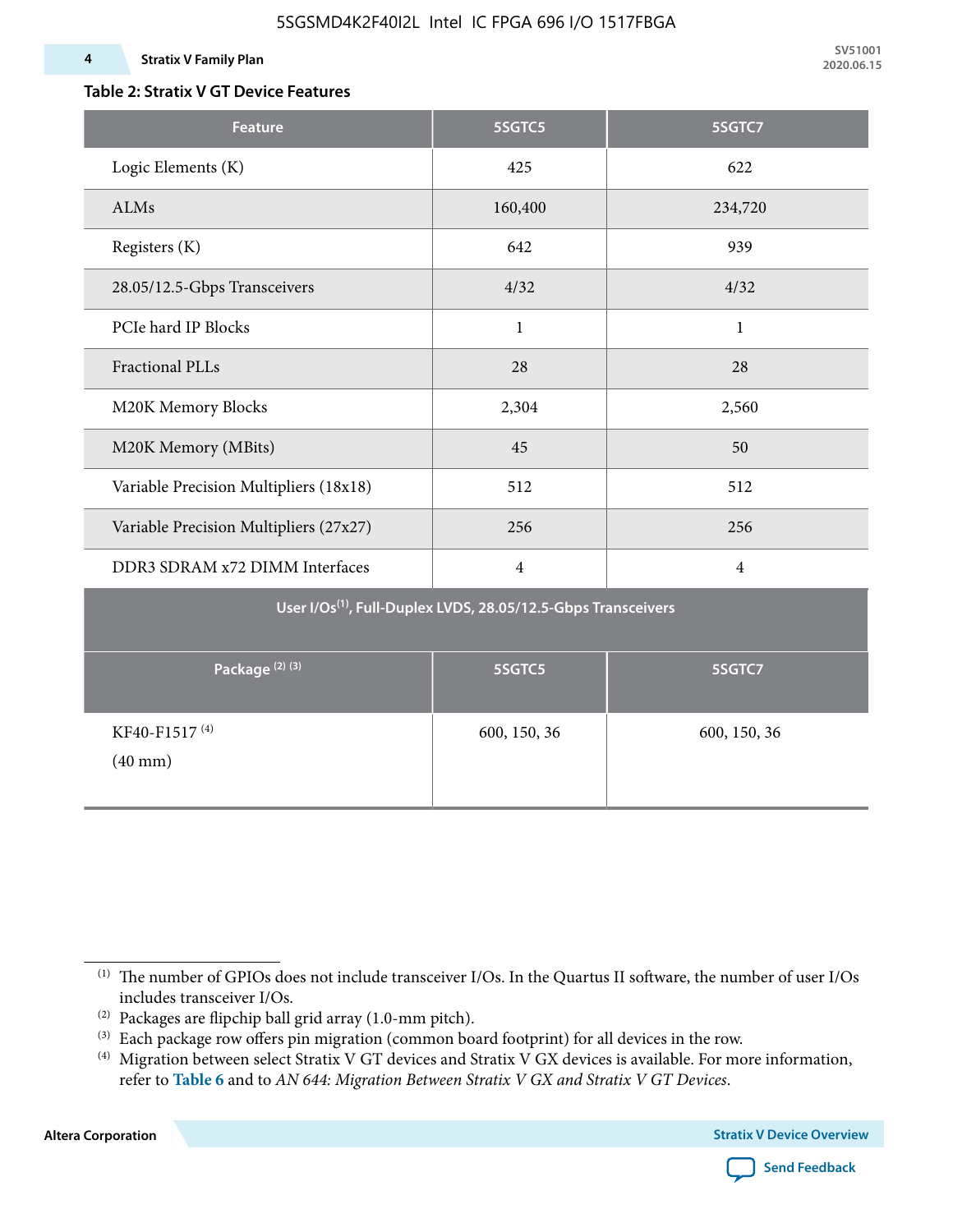#### **Table 3: Stratix V GX Device Features**

| <b>Features</b>                                       | 5SGXA<br>3       | 5SGXA<br>4  | 5SGXA<br>5                 | 5SGXA<br>$\overline{7}$    | 5SGXA<br>9                 | 5SGXA<br>B                 | 5SGXB<br>5     | 5SGXB<br>$6\phantom{1}6$ | 5SGXB<br>9     | 5SGXBB         |
|-------------------------------------------------------|------------------|-------------|----------------------------|----------------------------|----------------------------|----------------------------|----------------|--------------------------|----------------|----------------|
| Logic<br>Elements<br>(K)                              | 340              | 420         | 490                        | 622                        | 840                        | 952                        | 490            | 597                      | 840            | 952            |
| ALMs                                                  | 128,300          | 158,500     | 185,000                    | 234,720                    | 317,000                    | 359,200                    | 185,000        | 225,400                  | 317,000        | 359,200        |
| Registers<br>(K)                                      | 513              | 634         | 740                        | 939                        | 1,268                      | 1,437                      | 740            | 902                      | 1,268          | 1,437          |
| 14.1-Gbps<br>Transceive<br>rs                         | 12, 24,<br>or 36 | 24 or<br>36 | 24, 36,<br>or 48           | 24, 36,<br>or 48           | 36 or<br>48                | 36 or<br>48                | 66             | 66                       | 66             | 66             |
| PCIe hard<br>IP Blocks                                | 1 or 2           | 1 or 2      | 1, 2, or<br>$\overline{4}$ | 1, 2, or<br>$\overline{4}$ | 1, 2, or<br>$\overline{4}$ | 1, 2, or<br>$\overline{4}$ | 1 or 4         | 1 or 4                   | 1 or 4         | 1 or 4         |
| Fractional<br>PLLs                                    | $20^{(5)}$       | 24          | 28                         | 28                         | 28                         | 28                         | 24             | 24                       | 32             | 32             |
| M20K<br>Memory<br><b>Blocks</b>                       | 957              | 1,900       | 2,304                      | 2,560                      | 2,640                      | 2,640                      | 2,100          | 2,660                    | 2,640          | 2,640          |
| M20K<br>Memory<br>(MBits)                             | 19               | 37          | 45                         | 50                         | 52                         | 52                         | 41             | 52                       | 52             | 52             |
| Variable<br>Precision<br>Multipliers<br>(18x18)       | 512              | 512         | 512                        | 512                        | 704                        | 704                        | 798            | 798                      | 704            | 704            |
| Variable<br>Precision<br>Multipliers<br>(27x27)       | 256              | 256         | 256                        | 256                        | 352                        | 352                        | 399            | 399                      | 352            | 352            |
| DDR3<br><b>SDRAM</b><br>x72 DIMM<br>Interfaces<br>(6) | 6                | 6           | 6                          | 6                          | 6                          | 6                          | $\overline{4}$ | $\overline{4}$           | $\overline{4}$ | $\overline{4}$ |

 $^{\left(5\right)}$  The F1517 package contains 24 PLLs. The other packages with this device contain 20 PLLs.

(6) These are the maximum number of x72 interfaces available. The actual number of interfaces depends on the device package.

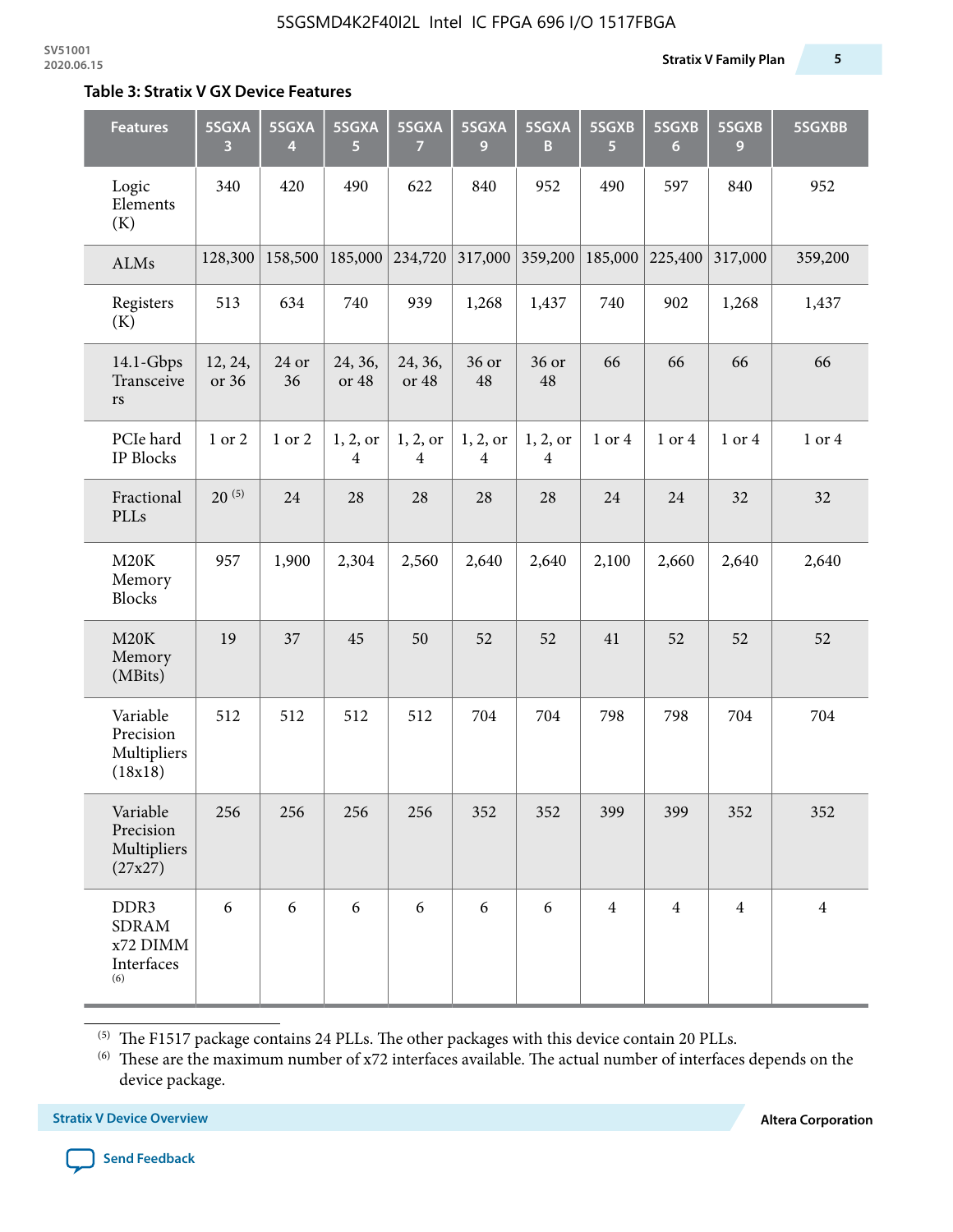#### 5SGSMD4K2F40I2L Intel IC FPGA 696 I/O 1517FBGA

#### **6 Stratix V Family Plan**

|                                                                                      | User I/Os <sup>(1)</sup> , Full-Duplex LVDS, 14.1-Gbps Transceivers |                          |                 |                 |                                 |                                 |                |                |        |        |  |  |
|--------------------------------------------------------------------------------------|---------------------------------------------------------------------|--------------------------|-----------------|-----------------|---------------------------------|---------------------------------|----------------|----------------|--------|--------|--|--|
| Package <sup>(2)(3)</sup><br>$(7)$ (8)                                               | 5SGXA3                                                              | 5SGXA4   5SGXA5   5SGXA7 |                 |                 | 5SGXA9                          | 5SGXA<br>B                      | 5SGXB5         | 5SGXB6         | 5SGXB9 | 5SGXBB |  |  |
| EH29-<br>H780<br>$(33$ mm $)$                                                        | 360, 90,<br>$12^{\text{H}}$                                         |                          |                 |                 |                                 |                                 |                |                |        |        |  |  |
| HF35-<br>$F1152^{(9)}$<br>$(35$ mm $)$                                               | 432,<br>108, 24                                                     | 552,<br>138, 24          | 552,<br>138, 24 | 552,<br>138, 24 |                                 |                                 |                |                |        |        |  |  |
| KF35-<br>F1152<br>$(35$ mm $)$                                                       | 432,<br>108, 36                                                     | 432,<br>108, 36          | 432,<br>108, 36 | 432,<br>108, 36 |                                 |                                 |                |                |        |        |  |  |
| KF40-<br>F1517<br>$(40$ mm $)$<br>KH40-<br>H1517 <sup>(9)</sup><br>$(45 \text{ mm})$ | 696,<br>174, 36                                                     | 696,<br>174, 36          | 696,<br>174, 36 | 696,<br>174, 36 | 696,<br>174,<br>36 <sup>H</sup> | 696,<br>174,<br>36 <sup>H</sup> |                |                |        |        |  |  |
| NF40-<br>F1517 <sup>(4)</sup><br>$(40$ mm $)$                                        |                                                                     |                          | 600,<br>150, 48 | 600,<br>150, 48 |                                 |                                 |                |                |        |        |  |  |
| RF40-<br>F1517<br>$(40$ mm $)$                                                       |                                                                     |                          |                 |                 |                                 |                                 | 432,<br>108,66 | 432,<br>108,66 |        |        |  |  |

**Altera Corporation** 



<sup>(7)</sup> LVDS counts are full duplex channels. Each full duplex channel is one transmitter (TX) pair plus one receiver (RX) pair.

<sup>(8)</sup> A superscript  $H$  after the number of transceivers indicates that this device is only available in a hybrid package. Hybrid packages are slightly larger than conventional FBGAs. Refer to Altera's packaging documentation for more information.

<sup>(9)</sup> Migration between select Stratix V GX devices and Stratix V GS devices is available. For more information, refer to **Table 6**.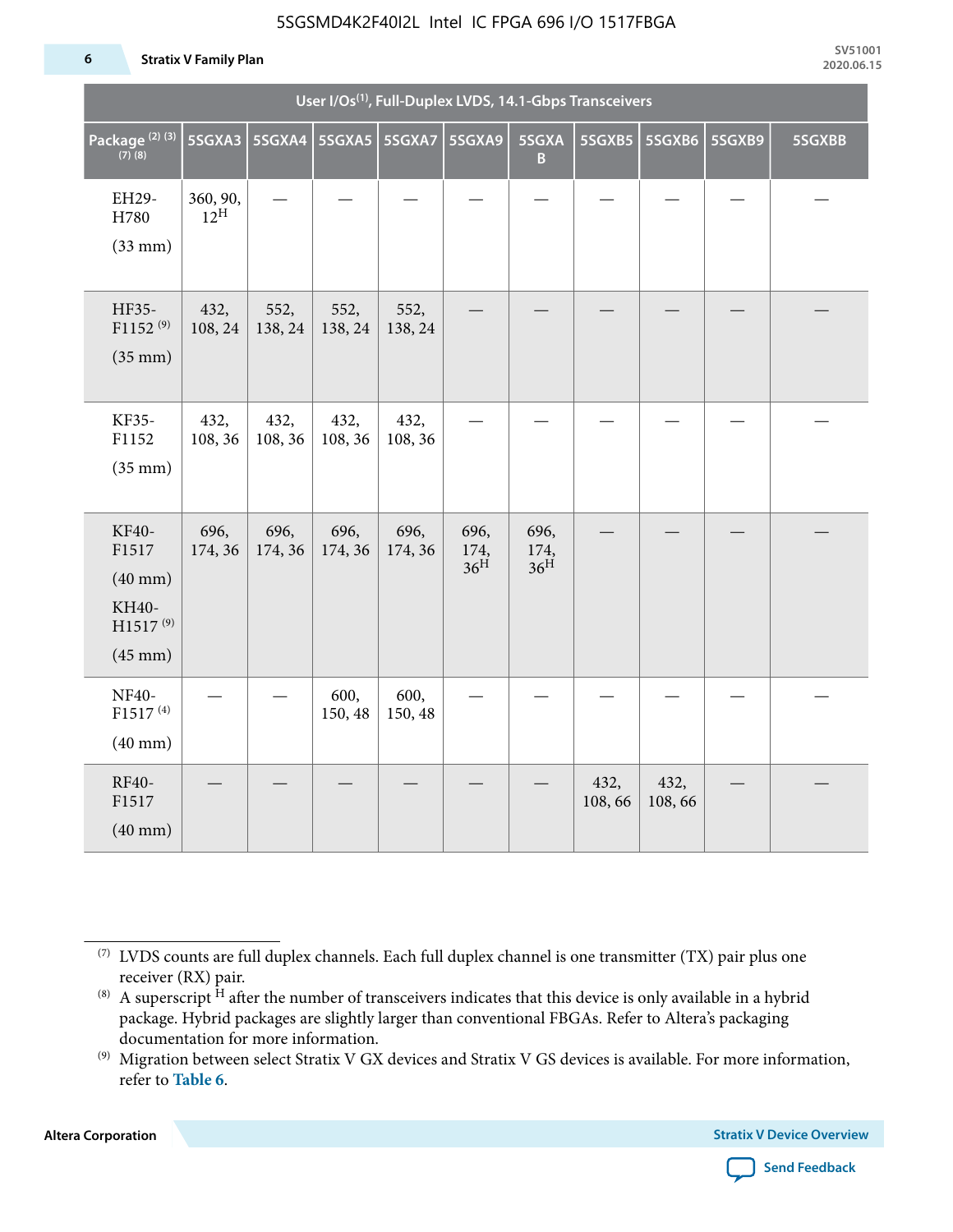|                                                    | User I/Os <sup>(1)</sup> , Full-Duplex LVDS, 14.1-Gbps Transceivers |  |                 |                          |                 |                 |                 |                 |                                 |                           |  |  |
|----------------------------------------------------|---------------------------------------------------------------------|--|-----------------|--------------------------|-----------------|-----------------|-----------------|-----------------|---------------------------------|---------------------------|--|--|
| Package <sup>(2)(3)</sup><br>$(7)$ $(8)$           | 5SGXA3                                                              |  |                 | 5SGXA4   5SGXA5   5SGXA7 | <b>5SGXA9</b>   | 5SGXA<br>B      | 5SGXB5          | <b>5SGXB6</b>   | 5SGXB9                          | 5SGXBB                    |  |  |
| RF43-<br>F1760<br>(42.5)<br>mm)                    |                                                                     |  |                 |                          |                 |                 | 600,<br>150, 66 | 600,<br>150, 66 |                                 |                           |  |  |
| RH43-<br>H1760<br>$(45 \text{ mm})$                |                                                                     |  |                 |                          |                 |                 |                 |                 | 600,<br>150,<br>66 <sup>H</sup> | 600, 150, 66 <sup>H</sup> |  |  |
| NF45-<br>F1932 <sup>(9)</sup><br>$(45 \text{ mm})$ |                                                                     |  | 840,<br>210, 48 | 840,<br>210, 48          | 840,<br>210, 48 | 840,<br>210, 48 |                 |                 |                                 |                           |  |  |

#### **Table 4: Stratix V GS Device Features**

| <b>Features</b>                           | 5SGSD3       | 5SGSD4        | 5SGSD5       | 5SGSD6     | 5SGSD8     |
|-------------------------------------------|--------------|---------------|--------------|------------|------------|
| Logic Elements (K)                        | 236          | 360           | 457          | 583        | 695        |
| <b>ALMs</b>                               | 89,000       | 135,840       | 172,600      | 220,000    | 262,400    |
| Registers (K)                             | 356          | 543           | 690          | 880        | 1,050      |
| $14.1$ -Gbps<br>transceivers              | 12 or 24     | 12, 24, or 36 | 24 or 36     | 36 or 48   | 36 or 48   |
| PCIe hard IP<br>blocks                    | $\mathbf{1}$ | $\mathbf{1}$  | $\mathbf{1}$ | 1, 2, or 4 | 1, 2, or 4 |
| <b>Fractional PLLs</b>                    | 20           | $20^{(5)}$    | 24           | 28         | 28         |
| M20K Memory<br><b>Blocks</b>              | 688          | 957           | 2,014        | 2,320      | 2,567      |
| M20K Memory<br>(MBits)                    | 13           | 19            | 39           | 45         | 50         |
| Variable Precision<br>Multipliers (18x18) | 1,200        | 2,088         | 3,180        | 3,550      | 3,926      |
| Variable Precision<br>Multipliers (27x27) | 600          | 1,044         | 1,590        | 1,775      | 1,963      |

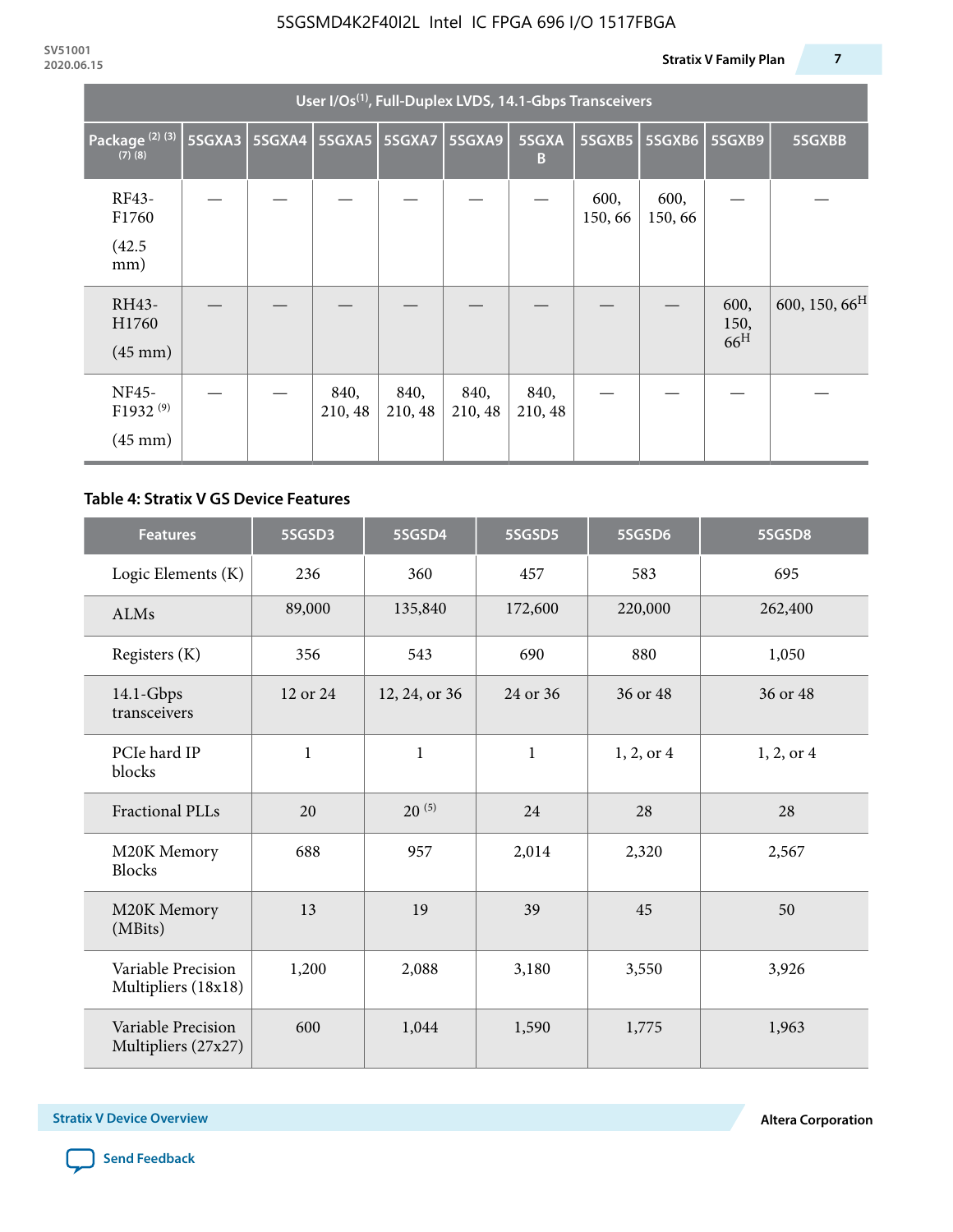**8 Stratix V Family Plan**

| <b>Features</b>                                                     | 5SGSD3                   | 5SGSD4          | 5SGSD5         | 5SGSD6       | 5SGSD8       |  |  |  |  |  |  |
|---------------------------------------------------------------------|--------------------------|-----------------|----------------|--------------|--------------|--|--|--|--|--|--|
| DDR3 SDRAM x72<br><b>DIMM</b> Interfaces                            | $\overline{2}$           | $\overline{4}$  | $\overline{4}$ | 6            | 6            |  |  |  |  |  |  |
| User I/Os <sup>(1)</sup> , Full-Duplex LVDS, 14.1-Gbps Transceivers |                          |                 |                |              |              |  |  |  |  |  |  |
| Package <sup>(2)</sup> (3)(7)(8)                                    | 5SGSD3                   | 5SGSD4          | 5SGSD5         | 5SGSD6       | 5SGSD8       |  |  |  |  |  |  |
| EH29-H780<br>$(33$ mm $)$                                           | $360, 90, 12^{\text{H}}$ | 360, 90, $12^H$ |                |              |              |  |  |  |  |  |  |
| HF35-F1152 <sup>(9)</sup><br>$(35 \text{ mm})$                      | 432, 108, 24             | 432, 108, 24    | 552, 138, 24   |              |              |  |  |  |  |  |  |
| KF40-F1517 <sup>(9)</sup><br>$(40 \text{ mm})$                      |                          | 696, 174, 36    | 696, 174, 36   | 696, 174, 36 | 696, 174, 36 |  |  |  |  |  |  |
| NF45-F1932 <sup>(9)</sup><br>$(45 \text{ mm})$                      |                          |                 |                | 840, 210, 48 | 840, 210, 48 |  |  |  |  |  |  |

#### **Table 5: Stratix V E Device Features**

| <b>Features</b>                        | 5SEE9   | 5SEEB   |
|----------------------------------------|---------|---------|
| Logic Elements (K)                     | 840     | 952     |
| <b>ALMs</b>                            | 317,000 | 359,200 |
| Registers (K)                          | 1,268   | 1,437   |
| Fractional PLLs                        | 28      | 28      |
| M20K Memory Blocks                     | 2,640   | 2,640   |
| M20K Memory (MBits)                    | 52      | 52      |
| Variable Precision Multipliers (18x18) | 704     | 704     |
| Variable Precision Multipliers (27x27) | 352     | 352     |
| DDR3 SDRAM x72 DIMM Interfaces         | 6       | 6       |

**Altera Corporation** 

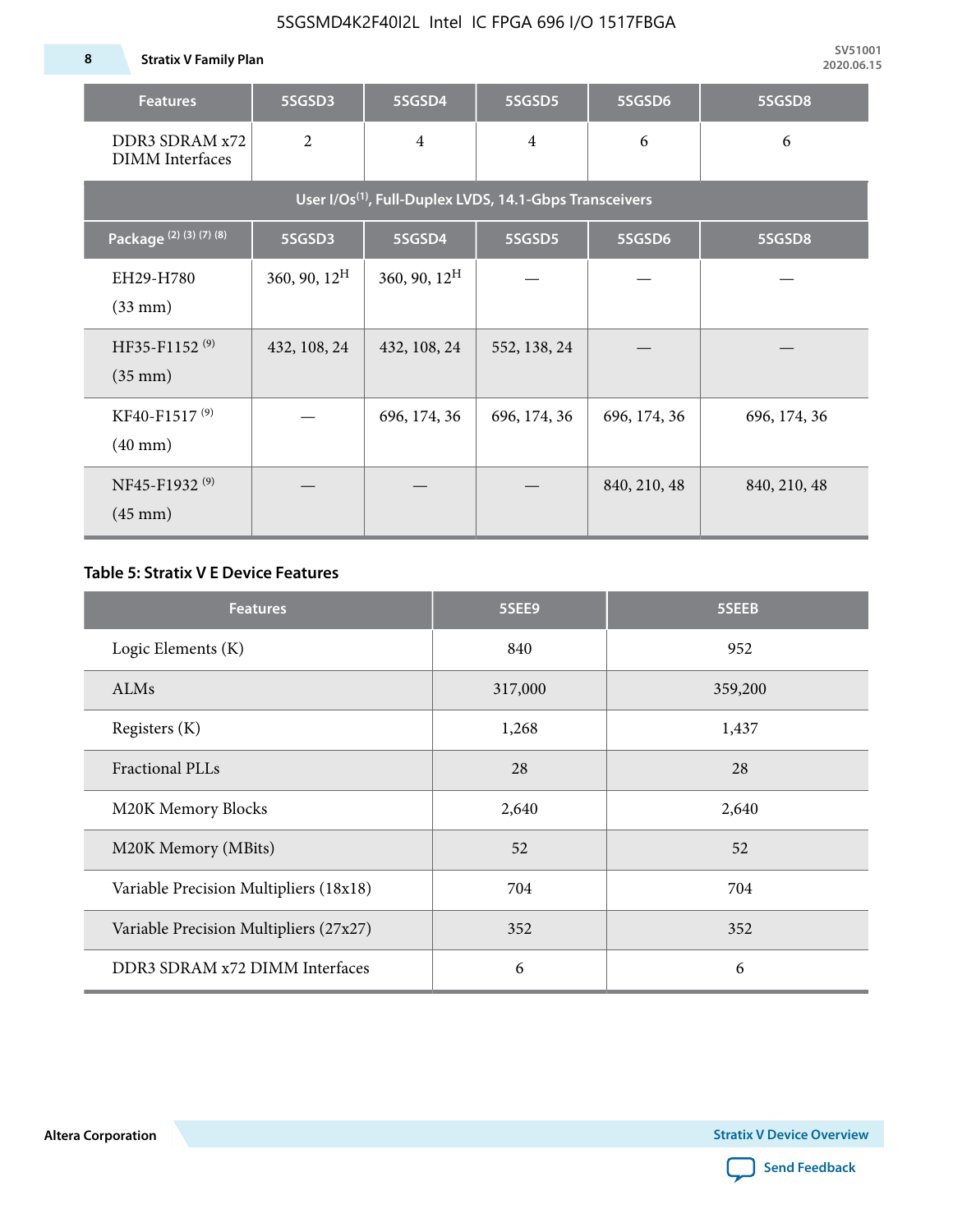| 2020.06.15 |                                  |                                       | <b>Stratix V Family Plan</b> | 9 |
|------------|----------------------------------|---------------------------------------|------------------------------|---|
|            |                                  | User I/Os $^{(1)}$ , Full-Duplex LVDS |                              |   |
|            | Package <sup>(2)</sup> (3)(7)(8) | 5SEE9                                 | 5SEEB                        |   |
|            | H40-H1517<br>$(45 \text{ mm})$   | 696, $174^{\text{H}}$                 | 696, $174^H$                 |   |
|            | F45-F1932<br>$(45 \text{ mm})$   | 840, 210                              | 840, 210                     |   |

#### **Table 6: Device Migration List Across All Stratix V Device Variants**

|                             |               | Package                            |                |                                           |                                                           |                |               |                |                                    |               |                |
|-----------------------------|---------------|------------------------------------|----------------|-------------------------------------------|-----------------------------------------------------------|----------------|---------------|----------------|------------------------------------|---------------|----------------|
|                             | EH29-<br>H780 | HF35-<br>F1152 <sup>(</sup><br>10) | KF35-<br>F1152 | KF40-<br>F1517/<br>KH40-<br>H1517<br>(11) | NF40/<br><b>KF40-</b><br>F1517 <sup>(1</sup><br>$2)$ (13) | RF40-<br>F1517 | H40-<br>H1517 | RF43-<br>F1760 | NF45-<br>F1932 <sup>(</sup><br>11) | F45-<br>F1932 | RH43-<br>H1760 |
| <b>Stratix V GX devices</b> |               |                                    |                |                                           |                                                           |                |               |                |                                    |               |                |
| A3                          | Yes           | Yes                                | Yes            | Yes                                       |                                                           |                |               |                |                                    |               |                |
| A4                          |               | Yes                                | Yes            | Yes                                       |                                                           |                |               |                |                                    |               |                |
| A <sub>5</sub>              |               | Yes                                | Yes            | Yes                                       | Yes                                                       |                |               |                | Yes                                |               |                |
| A7                          |               | Yes                                | Yes            | Yes                                       | Yes                                                       |                |               |                | Yes                                |               |                |
| A <sub>9</sub>              |               |                                    |                | Yes                                       |                                                           |                |               |                | Yes                                |               |                |
| AB                          |               |                                    |                | Yes                                       |                                                           |                |               |                | Yes                                |               |                |
| B <sub>5</sub>              |               |                                    |                |                                           |                                                           | Yes            |               | Yes            |                                    |               |                |
| B <sub>6</sub>              |               |                                    |                |                                           |                                                           | Yes            |               | Yes            |                                    |               |                |
| <b>B9</b>                   |               |                                    |                |                                           |                                                           |                |               |                |                                    |               | Yes            |
| <b>BB</b>                   |               |                                    |                |                                           |                                                           |                |               |                |                                    |               | Yes            |

 $(10)$  All devices in this column are in the HF35 package and have twenty-four 14.1-Gbps transceivers.



<sup>(11)</sup> Different devices within this column have small differences in the overall package height. When multiple Stratix V devices with different package heights are placed on a single board, a single-piece heatsink may not cover the devices evenly. Refer to *AN 670: Thermal Solutions to Address Height Variation in Stratix V Packages*.

<sup>(12)</sup> The 5SGTC5/7 devices in the KF40 package have four 28.05-Gbps transceivers and thirty-two 12.5-Gbps transceivers. Other devices in this column are in the NF40 package and have forty-eight 14.1-Gbps transceivers.

<sup>(13)</sup> For more information, refer to *AN 644: Migration Between Stratix V GX and Stratix V GT Devices*.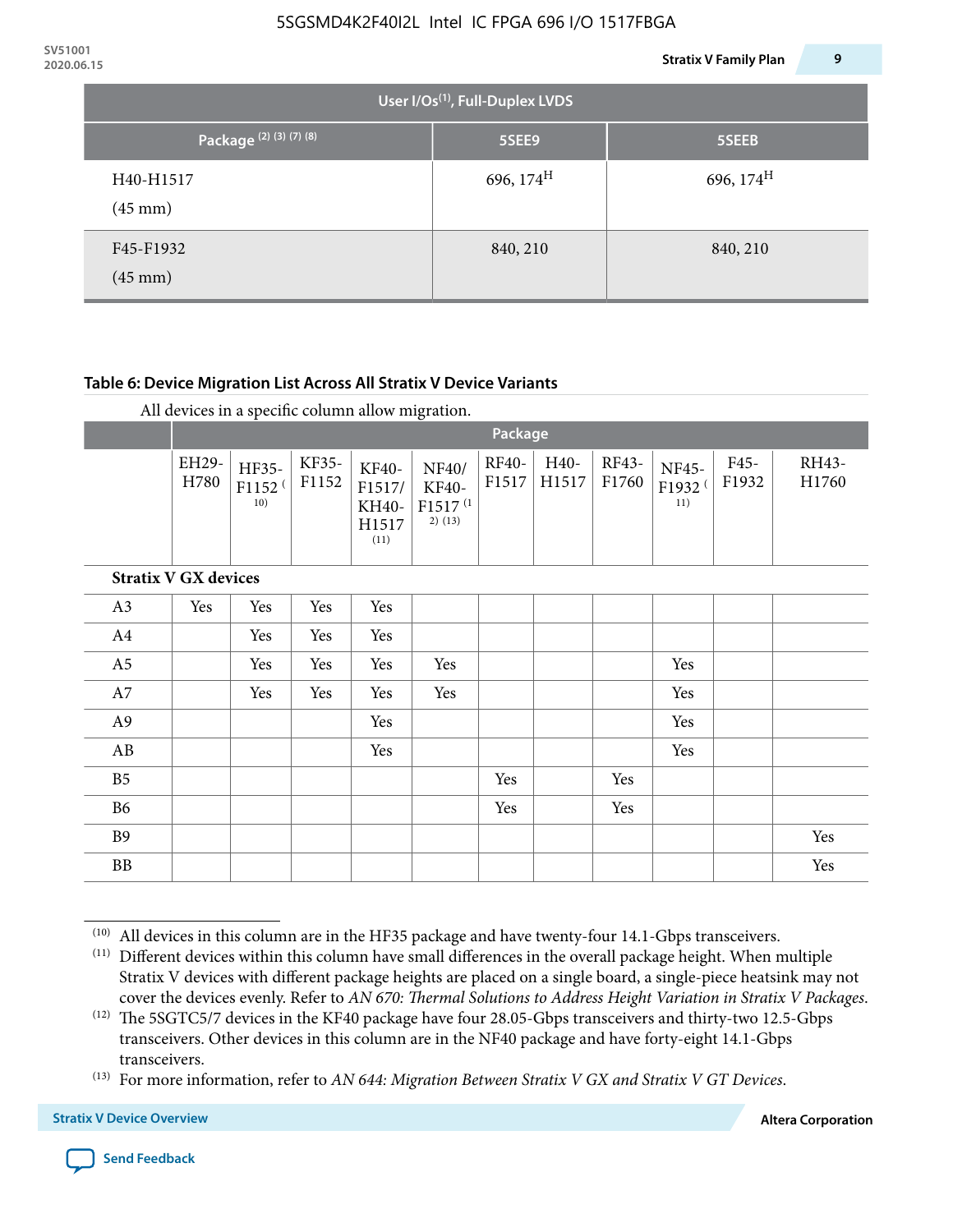#### 5SGSMD4K2F40I2L Intel IC FPGA 696 I/O 1517FBGA

#### **10 Low-Power Serial Transceivers**

**Package**

| <b>Stratix V GT devices</b> |                             |     |  |     |     |  |     |  |     |     |  |
|-----------------------------|-----------------------------|-----|--|-----|-----|--|-----|--|-----|-----|--|
| C <sub>5</sub>              |                             |     |  |     | Yes |  |     |  |     |     |  |
| C7                          |                             |     |  |     | Yes |  |     |  |     |     |  |
|                             | <b>Stratix V GS devices</b> |     |  |     |     |  |     |  |     |     |  |
| D3                          | Yes                         | Yes |  |     |     |  |     |  |     |     |  |
| D <sub>4</sub>              | Yes                         | Yes |  | Yes |     |  |     |  |     |     |  |
| D <sub>5</sub>              |                             | Yes |  | Yes |     |  |     |  |     |     |  |
| D <sub>6</sub>              |                             |     |  | Yes |     |  |     |  | Yes |     |  |
| D <sub>8</sub>              |                             |     |  | Yes |     |  |     |  | Yes |     |  |
| <b>Stratix V E devices</b>  |                             |     |  |     |     |  |     |  |     |     |  |
| E9                          |                             |     |  |     |     |  | Yes |  |     | Yes |  |
| EB                          |                             |     |  |     |     |  | Yes |  |     | Yes |  |

**Note:** To verify the pin migration compatibility, use the Pin Migration View window in the Quartus II software Pin Planner.

#### **Related Information**

• **[Altera Product Selector](http://www.altera.com/products/selector/psg-selector.html#)**

Provides the latest information about Altera products.

- **[For more information about verifying the pin migration compatibility, refer to the I/O](http://www.altera.com/literature/hb/qts/qts_qii52013.pdf) [Management chapter in volume 2 of the Quartus II Handbook.](http://www.altera.com/literature/hb/qts/qts_qii52013.pdf)**
- **[For full package details, refer to the Package information datasheet for Altera devices.](http://www.altera.com/support/devices/packaging/specifications/pkg-pin/spe-index.jsp)**
- **[AN 644: Migration Between Stratix V GX and Stratix V GT Devices](http://www.altera.com/literature/an/an644.pdf)**
- **[AN 670: Thermal Solutions to Address Height Variation in Stratix V Packages](http://www.altera.com/literature/an/an670.pdf)**

### **Low-Power Serial Transceivers**

Stratix V FPGAs deliver the industry's most flexible transceivers with the highest bandwidth from 600 Mbps to 28.05 Gbps, low bit error ratio (BER), and low power. Stratix V transceivers have many enhancements to improve flexibility and robustness. These enhancements include robust analog receiver clock and data recovery (CDR), advanced pre-emphasis, and equalization. In addition, each channel provides full featured embedded PCS hard IP to simplify the design, lower the power, and save valuable core resources.

Stratix V transceivers are compliant with a wide range of standard protocols and data rates and are equipped with a variety of signal conditioning features to support backplane, optical module, and chip-tochip applications.

Stratix V transceivers are located on the left and right sides of the device, as shown in the figure below. The transceivers are isolated from the rest of the chip to prevent core and I/O noise from coupling into the transceivers, thereby ensuring optimal signal integrity. The transceiver channels consist of the physical medium attachment (PMA), PCS, and high-speed clock networks. You can also configure unused transceiver PMA channels as additional transmitter PLLs.

**Altera Corporation Stratix V Device Overview**

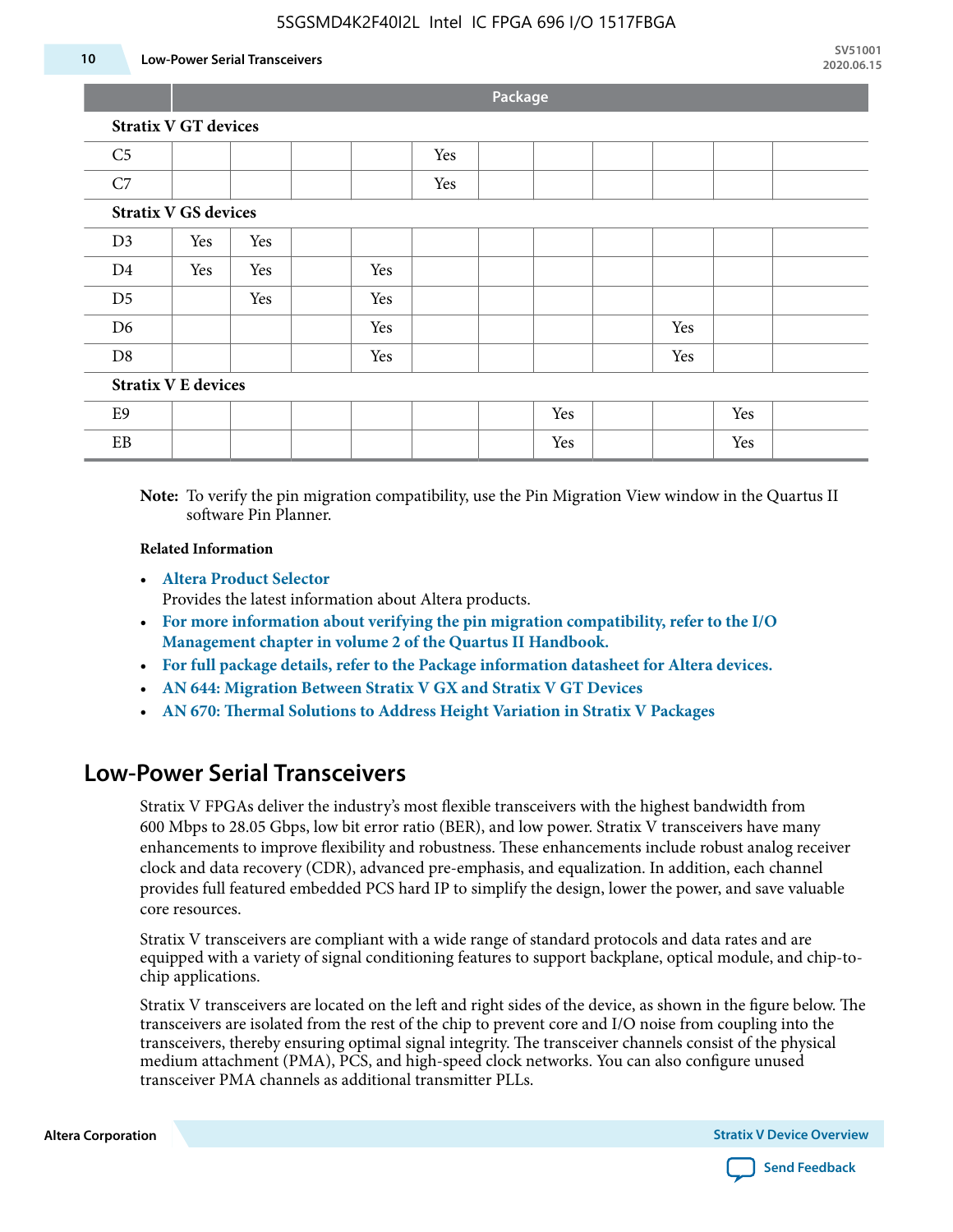#### **Figure 1: Stratix V GT, GX, and GS Device Chip View**

This figure represents one variant of a Stratix V device with transceivers. Other variants may have a different floorplan than the one shown here.



(1) You can use the unused transceiver channels as additional transceiver transmitter PLLs.

The following table lists the PMA features for the Stratix V transceivers.

#### **Table 7: Transceiver PMA Features**

| <b>Feature</b>        | <b>Capability</b>                                                                              |
|-----------------------|------------------------------------------------------------------------------------------------|
| Chip-to-chip support  | 28.05 Gbps and 12.5 Gbps (Stratix V GT devices) and<br>14.1 Gbps (Stratix V GX and GS devices) |
| Backplane support     | 12.5 Gbps (Stratix V GX, GS, and GT devices)                                                   |
| Cable driving support | PCIe cable and eSATA applications                                                              |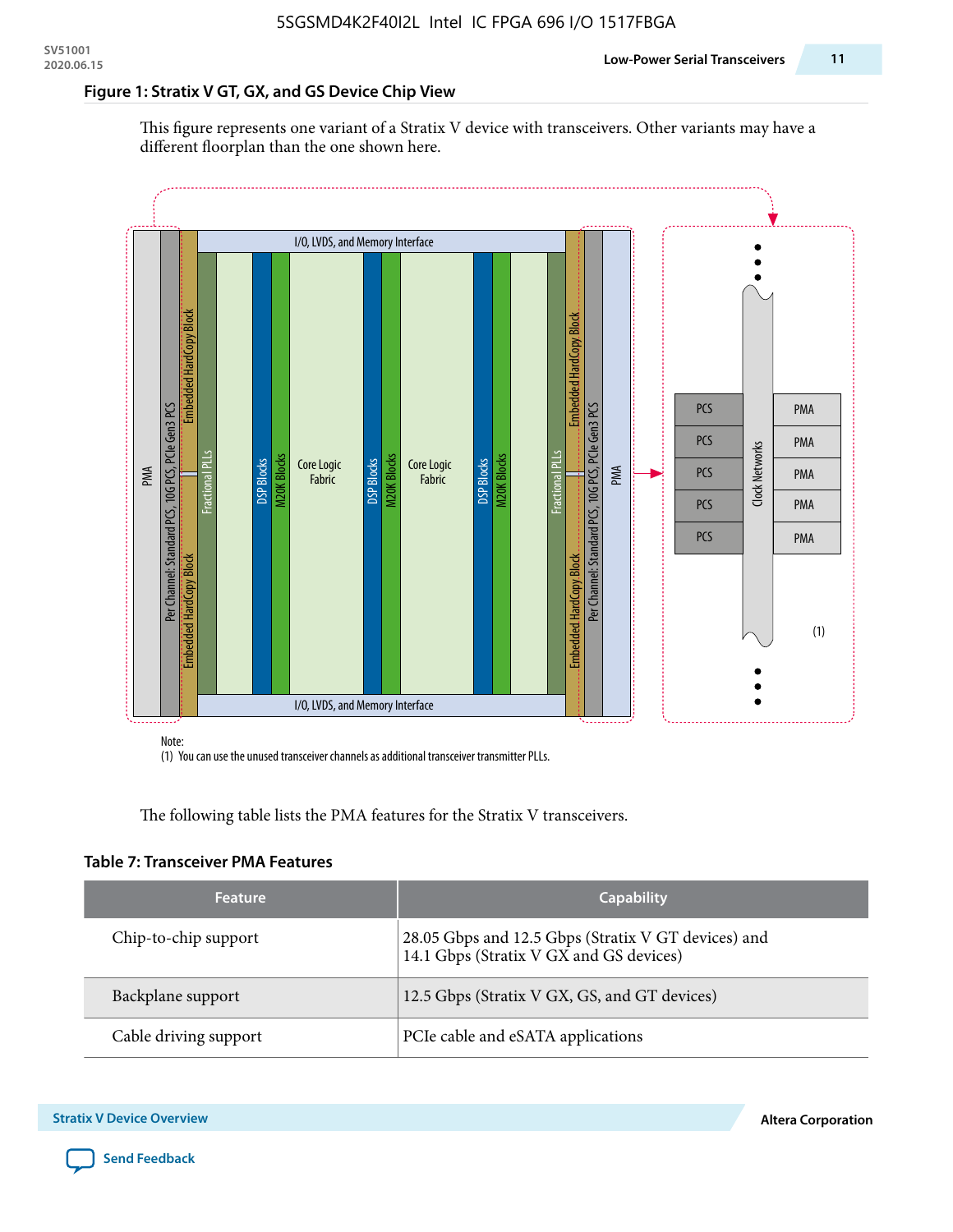**12 Low-Power Serial Transceivers**

| Feature                                             | <b>Capability</b>                                                                                                                                                         |
|-----------------------------------------------------|---------------------------------------------------------------------------------------------------------------------------------------------------------------------------|
| Optical module support with EDC                     | 10G Form-factor Pluggable (XFP), Small Form-factor Pluggable<br>(SFP+), Quad Small Form-factor Pluggable (QSFP), CXP, 100G<br>Pluggable (CFP), 100G Form-factor Pluggable |
| Continuous Time Linear Equalization<br>(CTLE)       | Receiver 4-stage linear equalization to support high-attenuation<br>channels                                                                                              |
| Decision Feedback Equalization (DFE)                | Receiver 5-tap digital equalizer to minimize losses and crosstalk                                                                                                         |
| Adaptive equalization (AEQ)                         | Adaptive engine to automatically adjust equalization to<br>compensate for changes over time                                                                               |
| PLL-based clock recovery                            | Superior jitter tolerance versus phase interpolation techniques                                                                                                           |
| Programmable deserialization and word<br>alignment  | Flexible deserialization width and configurable word alignment<br>patterns                                                                                                |
| Transmitter equalization (pre-emphasis)             | Transmitter driver 4-tap pre-emphasis and de-emphasis for<br>protocol compliance under lossy conditions                                                                   |
| Ring and LC oscillator transmitter PLLs             | Choice of transmitter PLLs per channel, optimized for specific<br>protocols and applications                                                                              |
| On-chip instrumentation (EyeQ data-<br>eye monitor) | Allows non-intrusive on-chip monitoring of both width and<br>height of the data eye                                                                                       |
| Dynamic reconfiguration                             | Allows reconfiguration of single channels without affecting<br>operation of other channels                                                                                |
| Protocol support                                    | Compliance with over 50 industry standard protocols in the<br>range of 600 Mbps to 28.05 Gbps                                                                             |

The Stratix V core logic connects to the PCS through an 8-, 10-, 16-, 20-, 32-, 40-, 64-, or 66-bit interface, depending on the transceiver data rate and protocol. Stratix V devices contain PCS hard IP to support PCIe Gen3, Gen2, Gen1, Interlaken, 10GE, XAUI, GbE, SRIO, CPRI, and GPON protocols. All other standard and proprietary protocols are supported through the transceiver PCS hard IP. The following table lists the transceiver PCS features.

#### **Table 8: Transceiver PCS Features**

| <b>Protocol</b> | Data Rates (Gbps)     | <b>Transmitter Data Path</b>                                                                  | <b>Receiver Data Path</b>                                                                                  |
|-----------------|-----------------------|-----------------------------------------------------------------------------------------------|------------------------------------------------------------------------------------------------------------|
| Custom PHY      | $0.6 \text{ to } 8.5$ | Phase compensation FIFO, byte<br>serializer, 8B/10B encoder,<br>bit-slip, and channel bonding | Word aligner, de-skew FIFO,<br>rate match FIFO, 8B/10B<br>decoder, byte deserializer, and<br>byte ordering |

**Altera Corporation** 

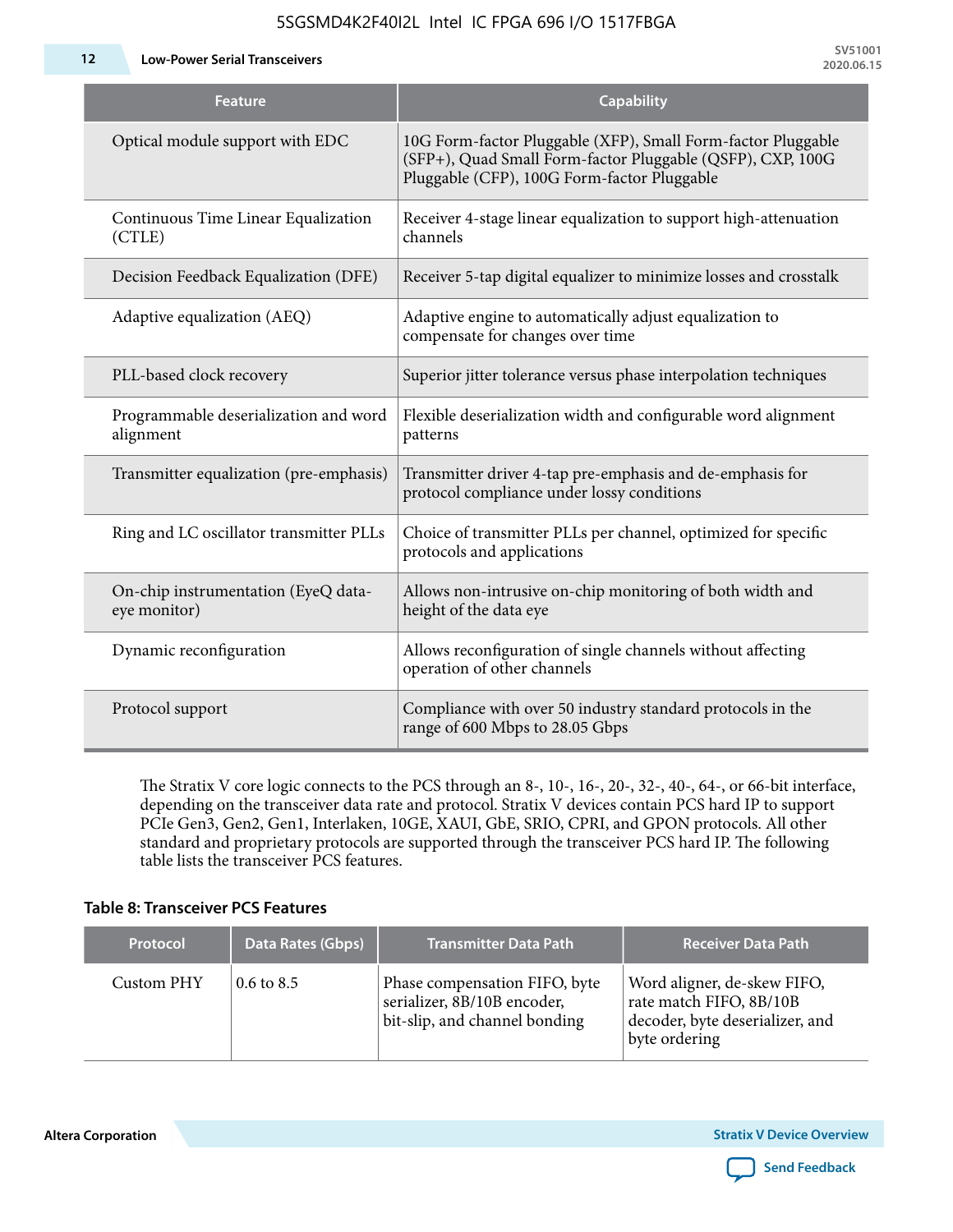#### 5SGSMD4K2F40I2L Intel IC FPGA 696 I/O 1517FBGA

**SV51001**

#### **2020.06.15 PCIe Gen3, Gen2, and Gen1 Hard IP (Embedded HardCopy Block) 13**

| Protocol                         | Data Rates (Gbps) | <b>Transmitter Data Path</b>                                                                   | <b>Receiver Data Path</b>                                                                                                               |  |
|----------------------------------|-------------------|------------------------------------------------------------------------------------------------|-----------------------------------------------------------------------------------------------------------------------------------------|--|
| Custom 10G<br><b>PHY</b>         | 9.98 to 14.1      | TX FIFO, gear box, and bit-slip                                                                | RX FIFO and gear box                                                                                                                    |  |
| x1, x4, x8 PCIe<br>Gen1 and Gen2 | 2.5 and 5.0       | Same as custom PHY plus PIPE<br>2.0 interface to core logic                                    | Same as custom PHY plus<br>PIPE 2.0 interface to core logic                                                                             |  |
| x1, x4, x8 PCIe<br>Gen3          | 8                 | Phase compensation FIFO,<br>encoder, scrambler, gear box, and<br>bit-slip                      | Block synchronization, rate<br>match FIFO, decoder,<br>de-scrambler, and phase<br>compensation FIFO                                     |  |
| 10G Ethernet                     | 10.3125           | TX FIFO, 64/66 encoder,<br>scrambler, and gear box                                             | RX FIFO, 64/66 decoder,<br>de-scrambler, block synchro-<br>nization, and gear box                                                       |  |
| Interlaken                       | 4.9 to 14.1       | TX FIFO, frame generator,<br>CRC-32 generator, scrambler,<br>disparity generator, and gear box | RX FIFO, frame generator,<br>CRC-32 checker, frame<br>decoder, descrambler,<br>disparity checker, block<br>synchronization, and gearbox |  |
| OTN 40 and                       | $(4+1)$ x 11.3    | TX FIFO, channel bonding, and                                                                  | RX FIFO, lane deskew, and                                                                                                               |  |
| 100                              | $(10+1)$ x 11.3   | byte serializer                                                                                | byte de-serializer                                                                                                                      |  |
| GbE                              | 1.25              | Same as custom PHY plus GbE<br>state machine                                                   | Same as custom PHY plus<br>GbE state machine                                                                                            |  |
| <b>XAUI</b>                      | 3.125 to 4.25     | Same as custom PHY plus XAUI<br>state machine for bonding four<br>channels                     | Same as custom PHY plus<br>XAUI state machine for re-<br>aligning four channels                                                         |  |
| <b>SRIO</b>                      | 1.25 to 6.25      | Same as custom PHY plus SRIO<br>V2.1 compliant x2 and x4 channel<br>bonding                    | Same as custom PHY plus<br>SRIO V2.1compliant x2 and<br>x4 deskew state machine                                                         |  |
| <b>CPRI</b>                      | 0.6144 to 9.83    | Same as custom PHY plus TX<br>deterministic latency                                            | Same as custom PHY plus RX<br>deterministic latency                                                                                     |  |
| <b>GPON</b>                      | 1.25, 2.5, and 10 | Same as custom PHY                                                                             | Same as custom PHY                                                                                                                      |  |

### **PCIe Gen3, Gen2, and Gen1 Hard IP (Embedded HardCopy Block)**

Stratix V devices have PCIe hard IP designed for performance, ease-of-use, and increased functionality. The PCIe hard IP consists of the PCS, data link, and transaction layers. The PCIe hard IP supports Gen3, Gen2, and Gen1 end point and root port up to x8 lane configurations.

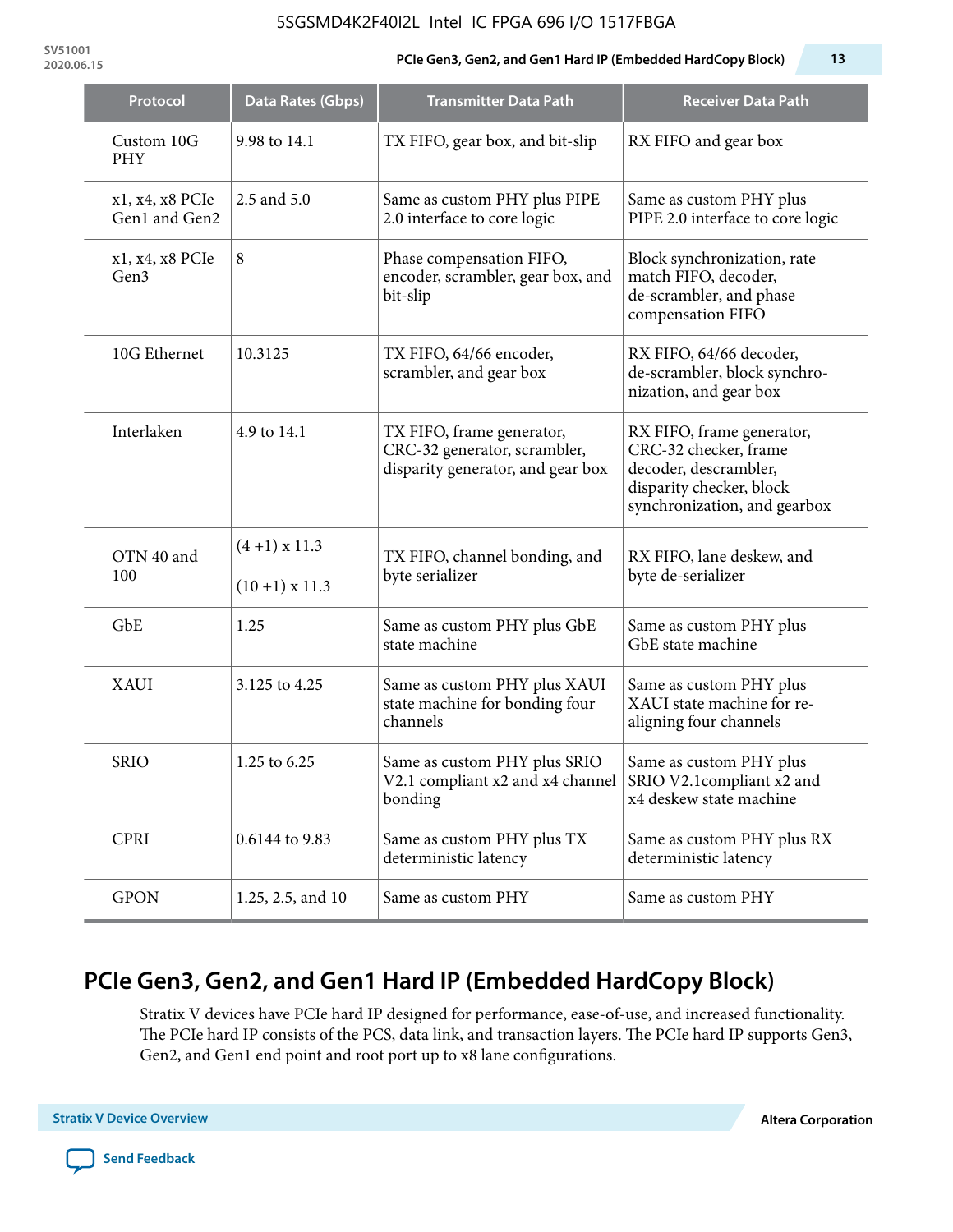#### **14 External Memory and GPIO**

The Stratix V PCIe hard IP operates independently from the core logic, which allows the PCIe link to wake up and complete link training in less than 100 ms while the Stratix V device completes loading the programming file for the rest of the FPGA. The PCIe hard IP also provides added functionality, which helps support emerging features such as Single Root I/O Virtualization (SR-IOV) or optional protocol extensions. In addition, the Stratix V device PCIe hard IP has improved end-to-end data path protection using ECC and enables device CvP.

In all Stratix V devices, the primary PCIe hard IP that supports CvP is always in the bottom left corner of the device (IOBANK\_B0L) when viewing the die from the top.

### **External Memory and GPIO**

Each Stratix V I/O block has a hard FIFO that improves the resynchronization margin as data is transferred from the external memory to the FPGA.

The hard FIFO also lowers PHY latency, resulting in higher random access performance. GPIOs include on-chip dynamic termination to reduce the number of external components and minimize reflections. On-package decoupling capacitors suppress noise on the power lines, which reduce noise coupling into the I/Os. Memory banks are isolated to prevent core noise from coupling to the output, thus reducing jitter and providing optimal signal integrity.

The external memory interface block uses advanced calibration algorithms to compensate for process, voltage and temperature (PVT) variations in the FPGA and external memory components. The advanced algorithms ensure maximum bandwidth and a robust timing margin across all conditions. Stratix V devices deliver a complete memory solution with the High Performance Memory Controller II (HPMC II) and UniPHY MegaCore® IP that simplifies a design for today's advanced memory modules. The following table lists external memory interface block performance.

| Interface         | Performance (MHz) |
|-------------------|-------------------|
| DDR3              | 933               |
| DDR <sub>2</sub>  | 400               |
| QDR II            | 350               |
| $QDR II+$         | 550               |
| <b>RLDRAM II</b>  | 533               |
| <b>RLDRAM III</b> | 800               |

#### **Table 9: External Memory Interface Performance**

The specifications listed in this table are performance targets. For a current achievable performance, use the *External Memory Interface Spec Estimator*.

#### **Related Information**

**[External Memory Interface Spec Estimator](http://www.altera.com/technology/memory/estimator/mem-emif-index.html)**

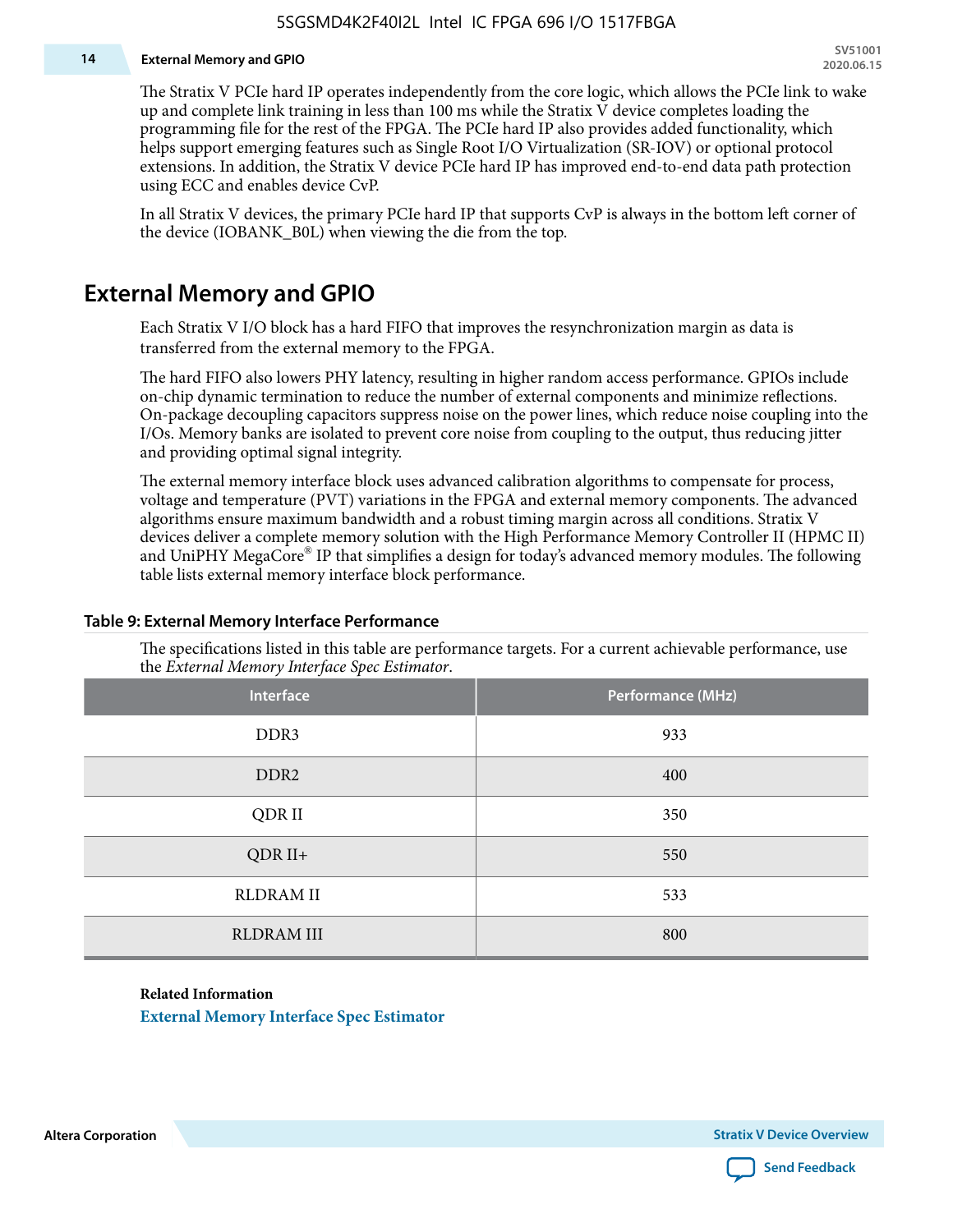### **Adaptive Logic Module**

Stratix V devices use an improved ALM to implement logic functions more efficiently. The Stratix V ALM has eight inputs with a fracturable look-up table (LUT), two dedicated embedded adders, and four dedicated registers.

The Stratix V ALM has the following enhancements:

- Packs 6% more logic when compared with the ALM found in Stratix IV devices.
- Implements select 7-input LUT-based functions, all 6-input logic functions, and two independent functions consisting of smaller LUT sizes (such as two independent 4-input LUTs) to optimize core usage.
- Adds more registers (four registers per 8-input fracturable LUT). More registers allow Stratix V devices to maximize core performance at a higher core logic usage and provides easier timing closure for register-rich and heavily pipelined designs.

The Quartus II software leverages the Stratix V ALM logic structure to deliver the highest performance, optimal logic usage, and lowest compile times. The Quartus II software simplifies design re-use because it automatically maps legacy Stratix designs into the new Stratix V ALM architecture.

### **Clocking**

The Stratix V device core clock network is designed to support 800-MHz fabric operations and 1,066-MHz and 1,600-Mbps external memory interfaces.

The clock network architecture is based on Altera's proven global, quadrant, and peripheral clock structure, which is supported by dedicated clock input pins and fractional clock synthesis PLLs. The Quartus II software identifies all unused sections of the clock network and powers them down, which reduces power consumption.

### **Fractional PLL**

Stratix V devices contain up to 32 fractional PLLs.

You can use the fractional PLLs to reduce both the number of oscillators required on the board and the clock pins used in the FPGA by synthesizing multiple clock frequencies from a single reference clock source. In addition, you can use the fractional PLLs for clock network delay compensation, zero delay buffering, and transmitter clocking for transceivers. Fractional PLLs can be individually configured for integer mode or fractional mode with third-order delta-sigma modulation.

### **Embedded Memory**

Stratix V devices contain two types of embedded memory blocks: MLAB (640-bit) and M20K (20-Kbit). MLAB blocks are ideal for wide and shallow memories. M20K blocks are useful for supporting larger memory configurations and include ECC.

Both types of memory blocks operate up to 600 MHz and can be configured to be a single- or dual-port RAM, FIFO, ROM, or shift register. These memory blocks are flexible and support a number of memory configurations, as shown in the following table.

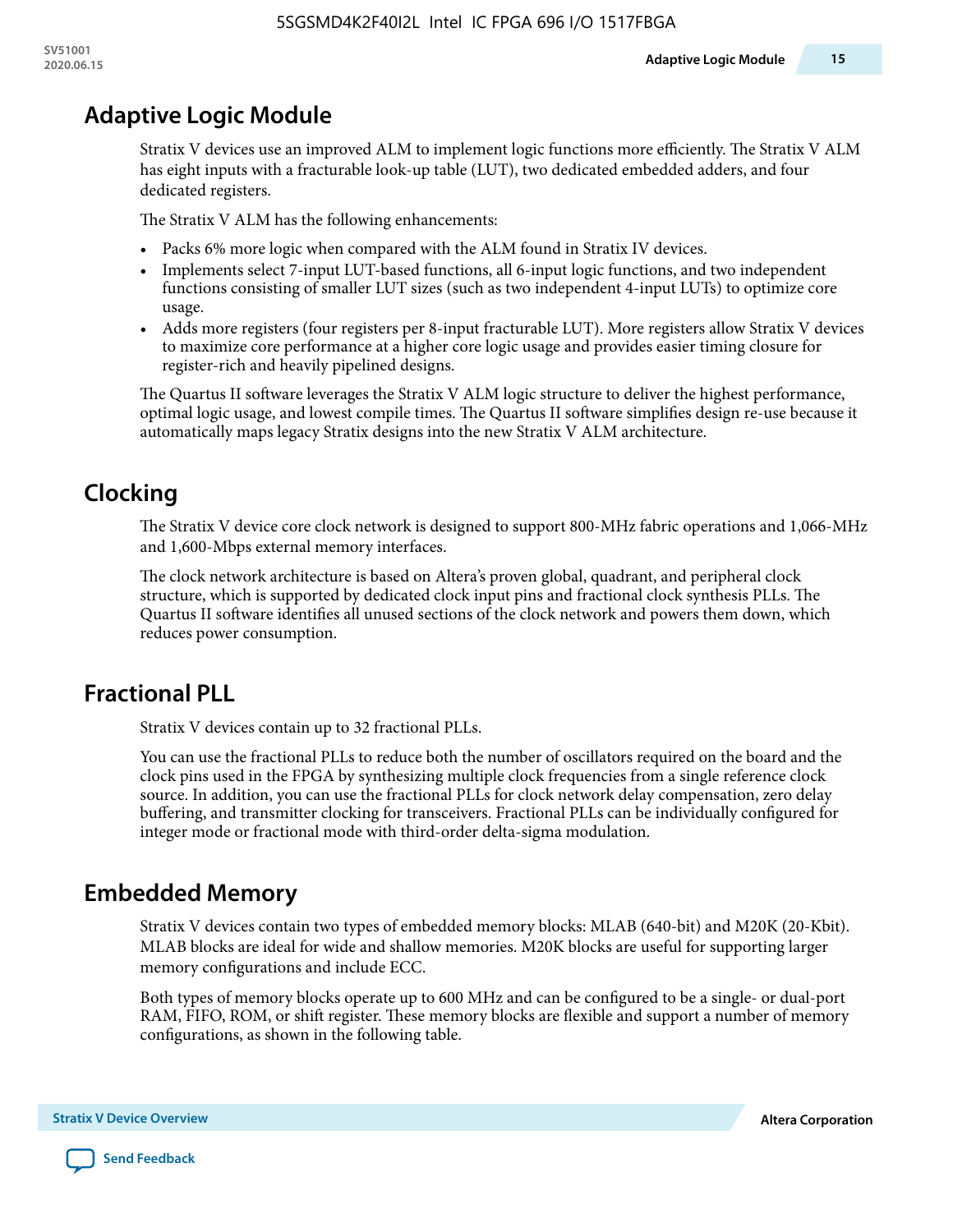#### **16 Variable Precision DSP Block**

**SV51001 2020.06.15**

#### **Table 10: Embedded Memory Block Configuration**

| MLAB (640 Bits) | M20K (20,480 Bits) |
|-----------------|--------------------|
|                 | 512x40             |
|                 | 1Kx20              |
| 32x20           | 2Kx10              |
| 64x10           | 4Kx5               |
|                 | 8Kx2               |
|                 | 16Kx1              |

The Quartus II software simplifies design re-use by automatically mapping memory blocks from legacy Stratix devices into the Stratix V memory architecture.

### **Variable Precision DSP Block**

Stratix V FPGAs feature the industry's first variable precision DSP block that you can configure to natively support signal processing with precision ranging from 9x9 to 36x36.

You can independently configure each DSP block at compile time as either a dual 18x18 multiply accumulate or a single 27x27 multiply accumulate. With a dedicated 64-bit cascade bus, you can cascade multiple variable precision DSP blocks to implement even higher precision DSP functions efficiently. The following table describes how variable precision is accommodated within a DSP block or by using multiple blocks.

| <b>Multiplier Size</b><br>(bits) | <b>DSP Block Resources</b>          | <b>Expected Usage</b>                                      |  |  |
|----------------------------------|-------------------------------------|------------------------------------------------------------|--|--|
| 9x9                              | 1/3 of variable precision DSP block | Low precision fixed point                                  |  |  |
| 18x18                            | 1/2 of variable precision DSP block | Medium precision fixed point                               |  |  |
| 27x27                            | 1 variable precision DSP block      | High precision fixed or single precision<br>floating point |  |  |
| 36x36                            | 2 variable precision DSP blocks     | Very high precision fixed point                            |  |  |

#### **Table 11: Variable Precision DSP Block Configurations**

Complex multiplication is common in DSP algorithms. One of the most popular applications of complex multipliers is the fast Fourier transform (FFT) algorithm, which increases precision requirements on only one side of the multiplier. The variable precision DSP block is designed to support the FFT algorithm with a proportional increase in DSP resources with precision growth. The following table lists complex multipli‐ cation with variable precision DSP blocks.

**Altera Corporation** 

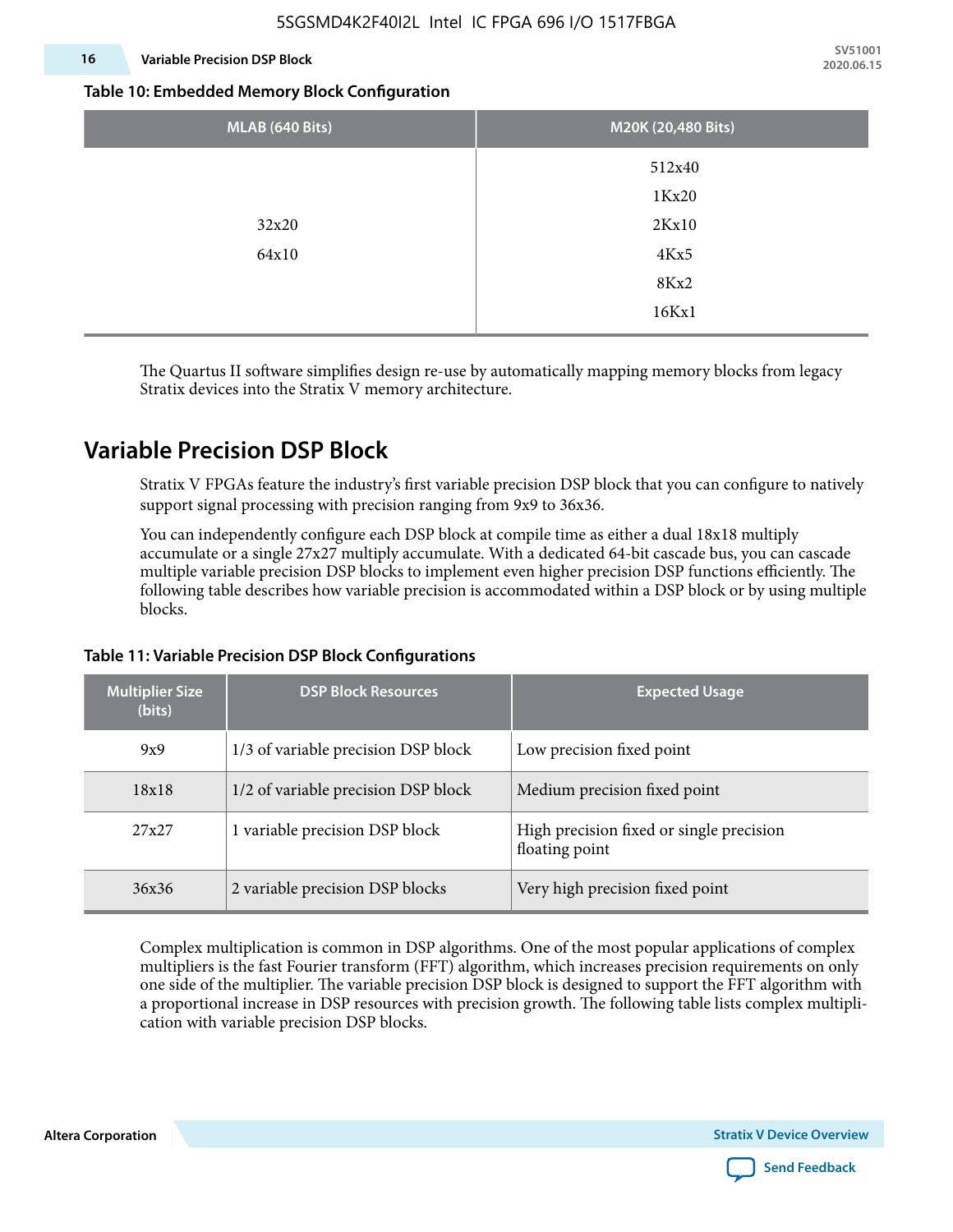| <b>Multiplier Size</b><br>(bits) | <b>DSP Block Resources</b>      | <b>Expected Usage</b>                     |
|----------------------------------|---------------------------------|-------------------------------------------|
| 18x18                            | 2 variable precision DSP blocks | Resource optimized FFTs                   |
| 18x25                            | 3 variable precision DSP blocks | Accommodate bit growth through FFT stages |
| 18x36                            | 4 variable precision DSP blocks | Highest precision FFT stages              |
| 27x27                            | 4 variable precision DSP blocks | Single precision floating point           |

#### **Table 12: Complex Multiplication with Variable Precision DSP Blocks**

For FFT applications with high dynamic range requirements, only the Altera $^\circ$  FFT MegaCore offers an option of single precision floating point implementation, with the resource usage and performance similar to high-precision fixed point implementations.

Other new features include:

- 64-bit accumulator, the largest in the industry
- Hard pre-adder, available in both 18- and 27-bit modes
- Cascaded output adders for efficient systolic FIR filters
- Internal coefficient register banks
- Enhanced independent multiplier operation
- Efficient support for single- and double-precision floating point arithmetic
- Ability to infer all the DSP block modes through HDL code using the Altera Complete Design Suite

The variable precision DSP block is ideal for higher bit precision in high-performance DSP applications. At the same time, the variable precision DSP block can efficiently support the many existing 18-bit DSP applications, such as high definition video processing and remote radio heads. Stratix V FPGAs, with the variable precision DSP block architecture, are the only FPGA family that can efficiently support many different precision levels, up to and including floating point implementations. This flexibility results in increased system performance, reduced power consumption, and reduced architecture constraints for system algorithm designers.

### **Power Management**

Stratix V devices leverage FPGA architectural features and process technology advancements to reduce total power consumption by up to 30% when compared with Stratix IV devices at the same performance level.

Stratix V devices continue to provide programmable power technology, introduced in earlier generations of Stratix FPGA families. The Quartus II software PowerPlay feature identifies critical timing paths in a design and biases core logic in that path for high performance. PowerPlay also identifies non-critical timing paths and biases core logic in that path for low power instead of high performance. PowerPlay automatically biases core logic to meet performance and optimize power consumption.

Additionally, Stratix V devices have a number of hard IP blocks that reduce logic resources and deliver substantial power savings when compared with soft implementations. The list includes PCIe Gen1/Gen2/ Gen3, Interlaken PCS, hard I/O FIFOs, and transceivers. Hard IP blocks consume up to 50% less power than equivalent soft implementations.

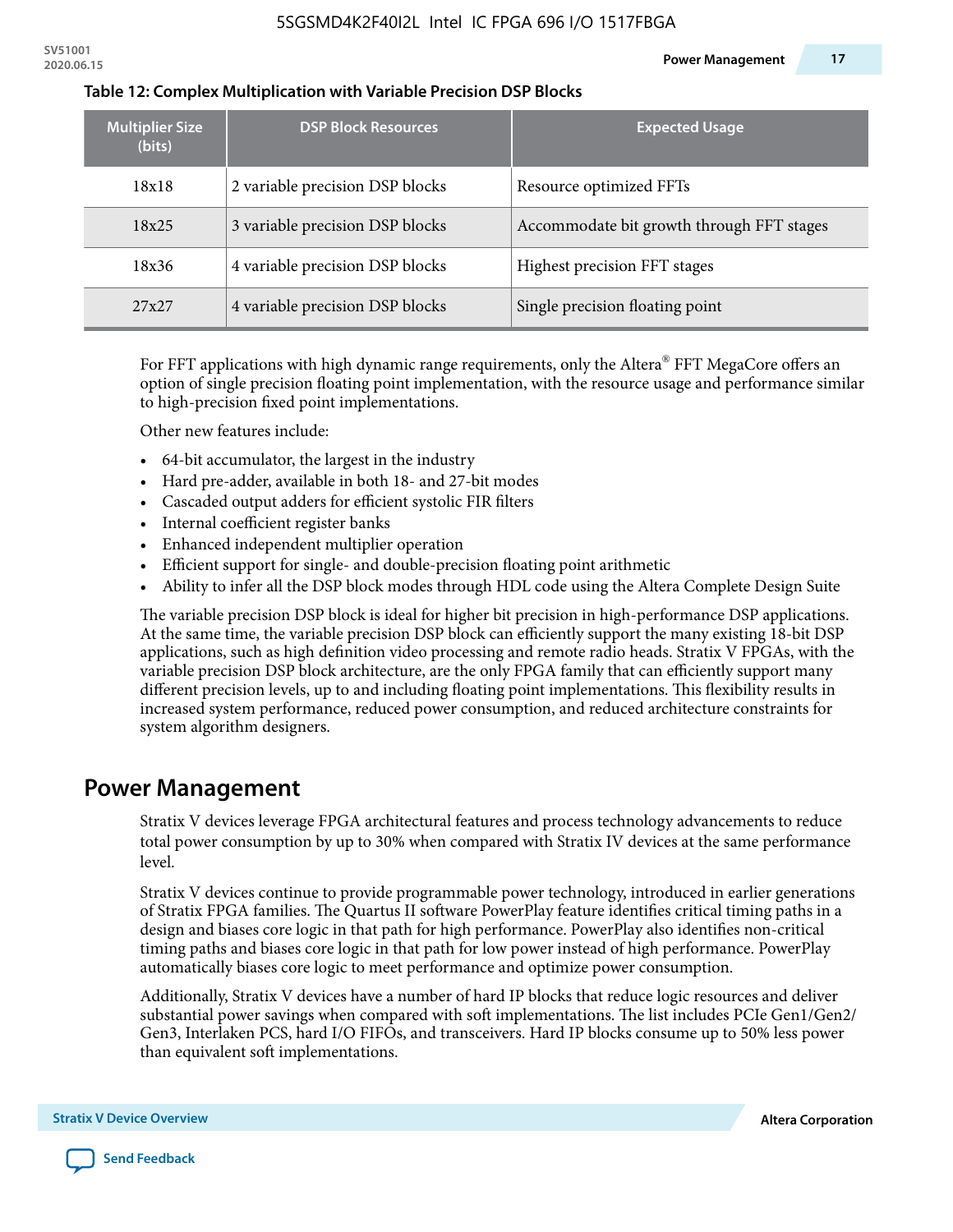#### **18 Incremental Compilation**

Stratix V transceivers are designed for power efficiency. The transceiver channels consume 50% less power than Stratix IV FPGAs. The transceiver PMA consumes approximately 90 mW at 6.5 Gbps and 170 mW at 12.5 Gbps.

### **Incremental Compilation**

The Quartus II software incremental compilation feature reduces compilation time by up to 70% and preserves performance to ease timing closure.

Incremental compilation supports top-down, bottom-up, and team-based design flows. Incremental compilation facilitates modular hierarchical and team-based design flows where a team of designers work in parallel on a design. Different designers or IP providers can develop and optimize different blocks of the design independently, which you can then import into the top-level project.

### **Enhanced Configuration and CvP**

Stratix V device configuration is enhanced for ease-of-use, speed, and cost.

Stratix V devices support a new 4-bit bus active serial mode (ASx4). ASx4 supports up to a 400Mbps data rate using small low-cost quad interface Flash devices. ASx4 mode is easy to use and offers an ideal balance between cost and speed. Finally, the fast passive parallel (FPP) interface is enhanced to support 8-, 16-, and 32-bit data widths to meet a wide range of performance and cost goals.

You can configure Stratix V FPGAs using CvP with PCIe. CvP with PCIe divides the configuration process into two parts: the PCIe hard IP and periphery and the core logic fabric. CvP uses a much smaller amount of external memory (flash or ROM) because CvP has to store only the configuration file for the PCIe hard IP and periphery. The 100-ms power-up to active time (for PCIe) is much easier to achieve when only the PCIe hard IP and periphery are loaded. After the PCIe hard IP and periphery are loaded and the root port is booted up, application software running on the root port can send the configuration file for the FPGA fabric across the PCIe link where the file is loaded into the FPGA. The FPGA is then fully configured and functional.

The following table lists the configuration modes available for Stratix V devices.

| <b>Mode</b>                           | <b>Fast or</b><br><b>Slow POR</b> | Compres-<br>sion | <b>Encryption</b> | Remote<br><b>Update</b> | Data Width | <b>Max Clock</b><br>Rate (MHz) | <b>Max Data Rate</b><br>(Mbps) |
|---------------------------------------|-----------------------------------|------------------|-------------------|-------------------------|------------|--------------------------------|--------------------------------|
| <b>Active Serial</b><br>(AS)          | Yes                               | Yes              | Yes               | Yes                     | 1, 4       | 100                            | 400                            |
| Passive Serial<br>(PS)                | Yes                               | Yes              | Yes               |                         | 1          | 125                            | 125                            |
| <b>Fast Passive</b><br>Parallel (FPP) | Yes                               | Yes              | Yes               | $Yes$ $(14)$            | 8, 16, 32  | $125^{(15)}$                   | 3,000                          |

#### **Table 13: Configuration Modes for Stratix V Devices**

**Altera Corporation Stratix V Device Overview**



<sup>(14)</sup> Remote update support with the Parallel Flash Loader.

<sup>&</sup>lt;sup>(15)</sup> The maximum clock rate is 125 MHz for x8 and x16 FPP, but only 100 MHz for x32 FPP.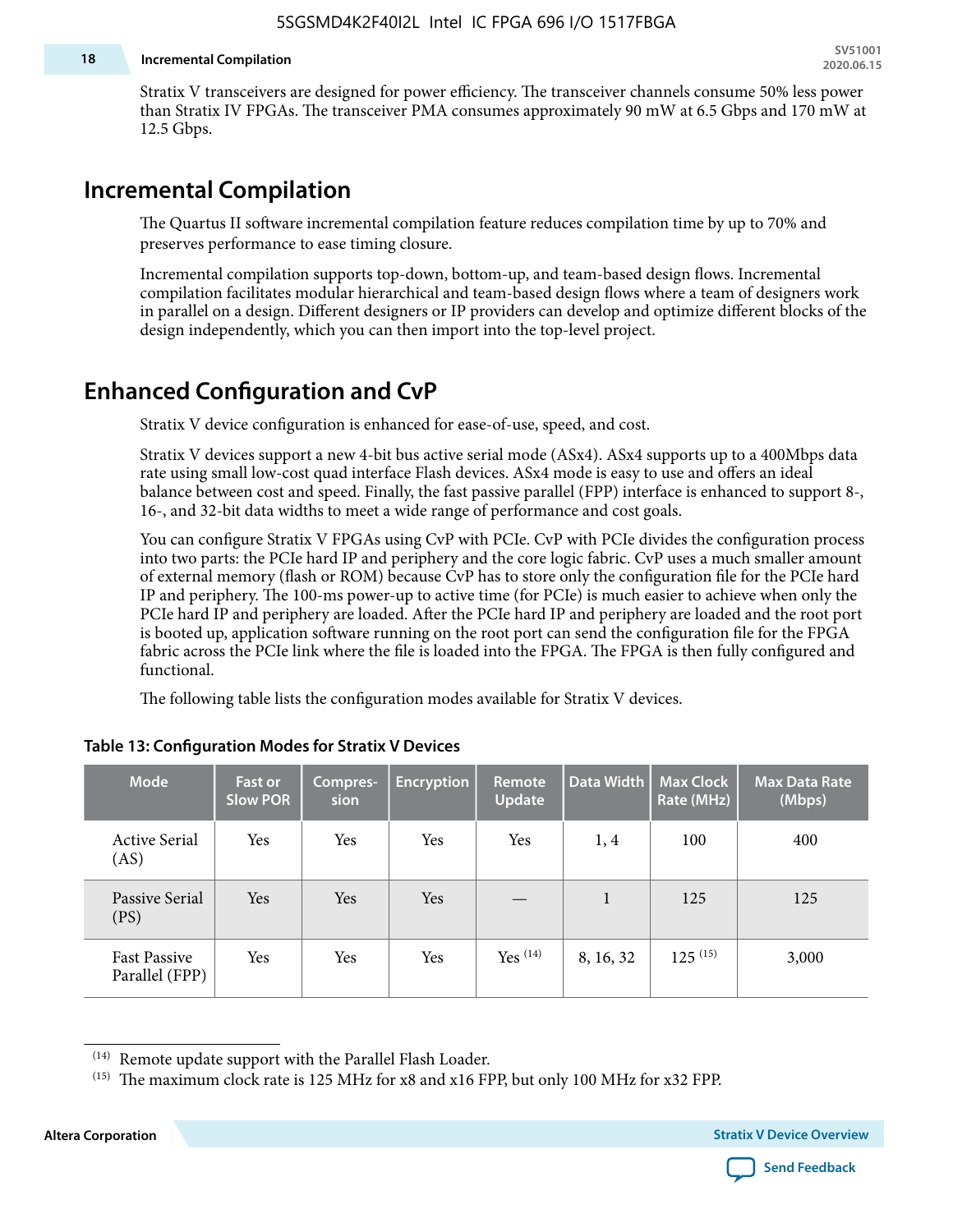| <b>Mode</b>                     | <b>Fast or</b><br><b>Slow POR</b> | Compres-<br>sion | <b>Encryption</b> | Remote<br><b>Update</b> | Data Width | <b>Max Clock</b><br>Rate (MHz) | <b>Max Data Rate</b><br>(Mbps) |
|---------------------------------|-----------------------------------|------------------|-------------------|-------------------------|------------|--------------------------------|--------------------------------|
| CvP                             |                                   |                  | Yes               | Yes                     | 1, 2, 4, 8 |                                | 3,000                          |
| Partial<br>Reconfigura-<br>tion |                                   |                  | Yes               | Yes                     | 16         | 125                            | 2,000                          |
| JTAG                            |                                   |                  |                   |                         |            | 33                             | 33                             |

### **Partial Reconfiguration**

Partial reconfiguration allows you to reconfigure part of the FPGA while other sections continue to operate.

This capability is required in systems where uptime is critical because partial reconfiguration allows you to make updates or adjust functionality without disrupting services. While lowering power and cost, partial reconfiguration also increases the effective logic density by removing the necessity to place FPGA functions that do not operate simultaneously. Instead, you can store these functions in external memory and load them as required. This capability reduces the size of the FPGA by allowing multiple applications on a single FPGA, saving board space and reducing power.

You no longer need to know all the details of the FPGA architecture to perform partial reconfiguration. Altera simplifies the process by extending the power of incremental compilation used in earlier versions of the Quartus II software.

Partial reconfiguration is supported in the following configurations:

- Partial reconfiguration through the FPP x16 I/O interface
- CvP
- Soft internal core, such as the Nios® II processor.

### **Automatic Single Event Upset Error Detection and Correction**

Stratix V devices offer single event upset (SEU) error detection and correction circuitry that is robust and easy to use.

The correction circuitry includes protection for configuration RAM (CRAM) programming bits and user memories. The CRAM is protected by a continuously running cyclical redundancy check (CRC) error detection circuit with integrated ECC that automatically corrects one or double-adjacent bit errors and detects higher order multi-bit errors. When more than two errors occur, correction is available through a core programming file reload that refreshes a design while the FPGA is operating.

The physical layout of the FPGA is optimized to make the majority of multi-bit upsets appear as independent single- or double-adjacent bit errors, which are automatically corrected by the integrated CRAM ECC circuitry. In addition to the CRAM protection in Stratix V devices, user memories include integrated ECC circuitry and are layout-optimized to enable error detection of 3-bit errors and correction for 2-bit errors.

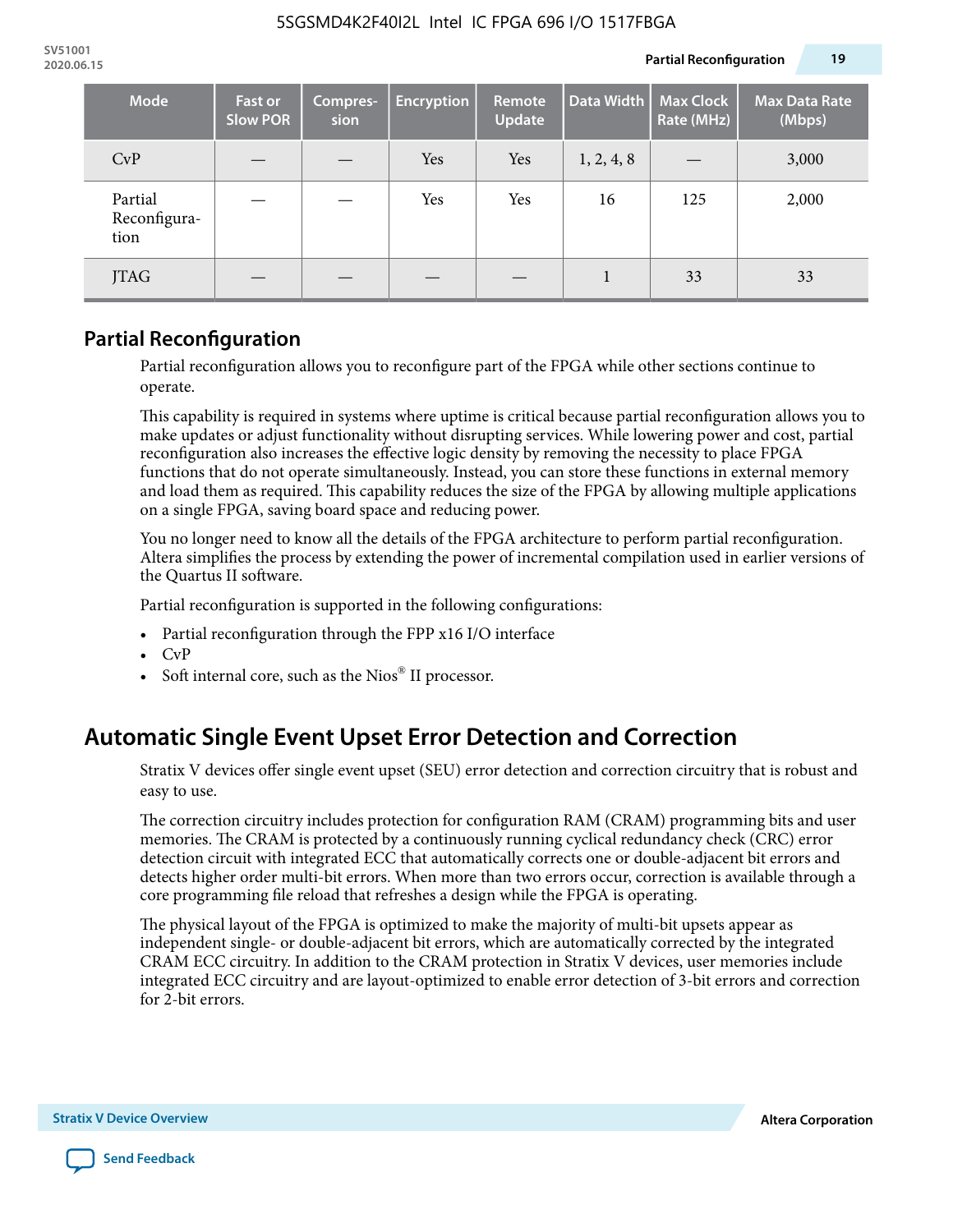### **HardCopy V Devices**

HardCopy V ASICs offer the lowest risk and lowest total cost in ASIC designs with embedded high-speed transceivers. You can prototype and debug with Stratix V FPGAs, then use HardCopy V ASICs for volume production. The proven turnkey process creates a functionally equivalent HardCopy V ASIC with or without embedded transceivers to meet all timing constraints in as little as 12 weeks.

The powerful combination of Stratix V FPGAs and HardCopy V ASICs can help you meet your design requirements. Whether you plan for ASIC production and require the lowest-risk, lowest-cost path from specification to production or require a cost reduction path for your FPGA-based systems, Altera provides the optimal solution for power, performance, and device bandwidth.

### **Ordering Information**

This section describes ordering information for Stratix V GT, GX, GS, and E devices.

The following figure shows the ordering codes for Stratix V devices.

**Altera Corporation** 

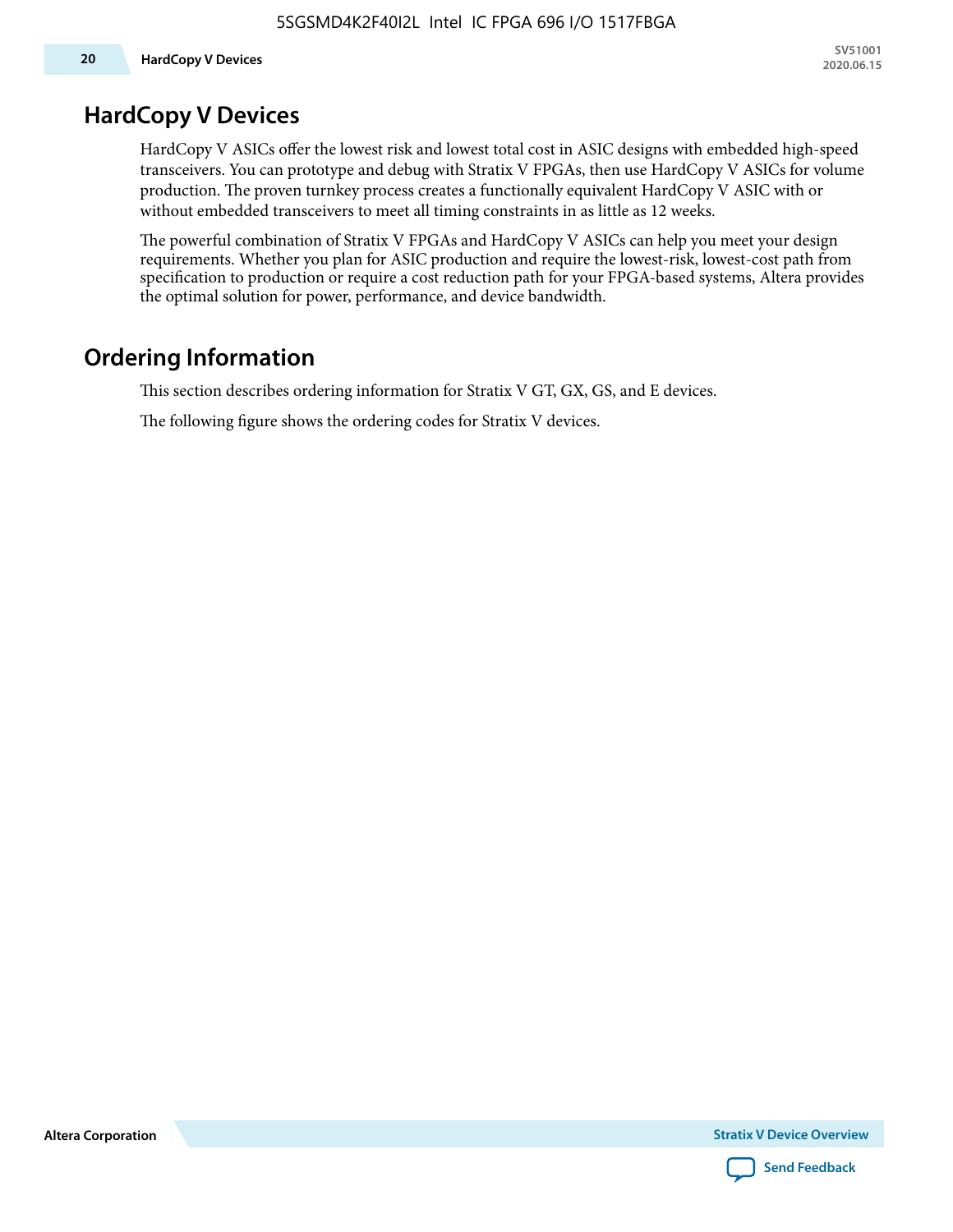#### **Figure 2: Ordering Information for Stratix V Devices**



(1) Stratix V mainstream "M" devices have exactly one instantiation of PCI Express hard IP. Extended "E" devices have either two or four instantiations of PCI Express hard IP, depending on the device and package combination. For non-transceiver Stratix V devices, this character does not appear in the part number.

(2) You can select one or two of these options, or you can ignore these options.

(3) YY parts can support transceiver operations up to 10.3125 Gbps.

(4) Contact Intel for availability.

### **Document Revision History**

| <b>Document</b><br><b>Version</b> | <b>Changes</b>                                                                                                                                            |
|-----------------------------------|-----------------------------------------------------------------------------------------------------------------------------------------------------------|
| 2020.06.15                        | Updated Figure: Ordering Information for Stratix V Devices:<br>• Added the RoHS ordering information.<br>• Removed "ES" from the list of optional suffix. |

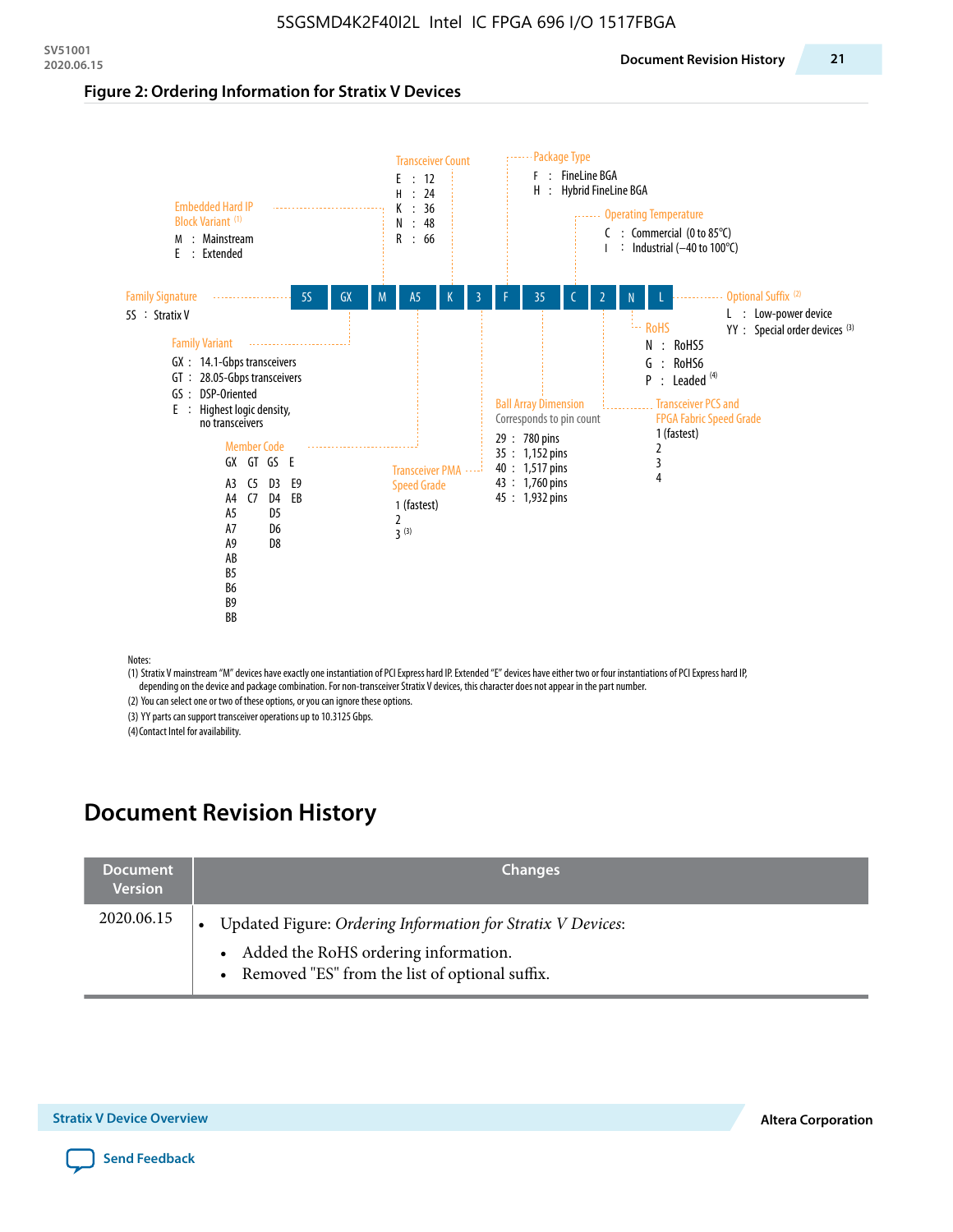#### **22 Document Revision History**

**SV51001 2020.06.15**

### **Table 14: Document Revision History**

| <b>Date</b>   | <b>Version</b> | <b>Changes Made</b>                                                                                                                                                                                                                                                                                                                                                                                                                                                                                                                                                   |
|---------------|----------------|-----------------------------------------------------------------------------------------------------------------------------------------------------------------------------------------------------------------------------------------------------------------------------------------------------------------------------------------------------------------------------------------------------------------------------------------------------------------------------------------------------------------------------------------------------------------------|
| October 2015  | 2015.10.01     | Changed heading in the "Ordering Information for Stratix V<br>Devices" figure to "Embedded Hard IP Block Variant".                                                                                                                                                                                                                                                                                                                                                                                                                                                    |
| January 2015  | 2015.01.15     | Added ALM counts and device package sizes to the four<br>$\bullet$<br>device family features tables.<br>In the "Stratix V GX Device Features" table, changed the<br>number of DDR3 SDRAM x72 DIMM Interfaces for the<br>5SGXA3 and 5SGXA4 devices to 6. Also added footnote<br>to this row.<br>Deleted listings for 40GBASE-R and 100GBASE-R<br>Ethernet from the "Transceiver PCS Features" table in the<br>"Low-Power Serial Transceivers" section.<br>Added YY code to the Optional Suffix category in the<br>"Ordering Information for Stratix V Devices" figure. |
| April 2014    | 2014.04.08     | Updated "Variable precision DSP blocks" section of the<br>"Features Summary" table to 600 MHz performance.                                                                                                                                                                                                                                                                                                                                                                                                                                                            |
| April 2014    | 2014.04.03     | Updated GPIOs section of the "Features Summary" table<br>$\bullet$<br>to 1.6 Gbps LVDS.<br>Changed clocking speed to 800 MHz in the "Features<br>Summary" and the "Clocking" sections.                                                                                                                                                                                                                                                                                                                                                                                |
| January 2014  | 2014.01.10     | Added link to Altera Product Selector in the "Stratix V<br>Family Plan" section.<br>Corrected DDR2 performance from 533 MHz to<br>$\bullet$<br>400 MHz.<br>Updated "Device Migration List Across All Stratix V<br>$\bullet$<br>Device Variants" table.                                                                                                                                                                                                                                                                                                                |
| May 2013      | 2013.05.06     | Added link to the known document issues in the<br>Knowledge Base.<br>Updated backplane support information.<br>$\bullet$<br>Added a note about the number of I/Os to each table in<br>the "Stratix V Family Plan" section.<br>Updated the "Ordering Information for Stratix V<br>$\bullet$<br>Devices" figure.                                                                                                                                                                                                                                                        |
| December 2012 | 3.1            | Updated Table 6 and Table 13.<br>$\bullet$<br>Updated Figure 2.<br>$\bullet$                                                                                                                                                                                                                                                                                                                                                                                                                                                                                          |
| June 2012     | 3.0            | Converted chapter to stand-alone format and removed<br>$\bullet$<br>from the Stratix V handbook.<br>Changed title of document to Stratix V Device Overview<br>$\bullet$<br>Updated Figure 1.<br>Minor text edits.                                                                                                                                                                                                                                                                                                                                                     |

**Altera Corporation** 

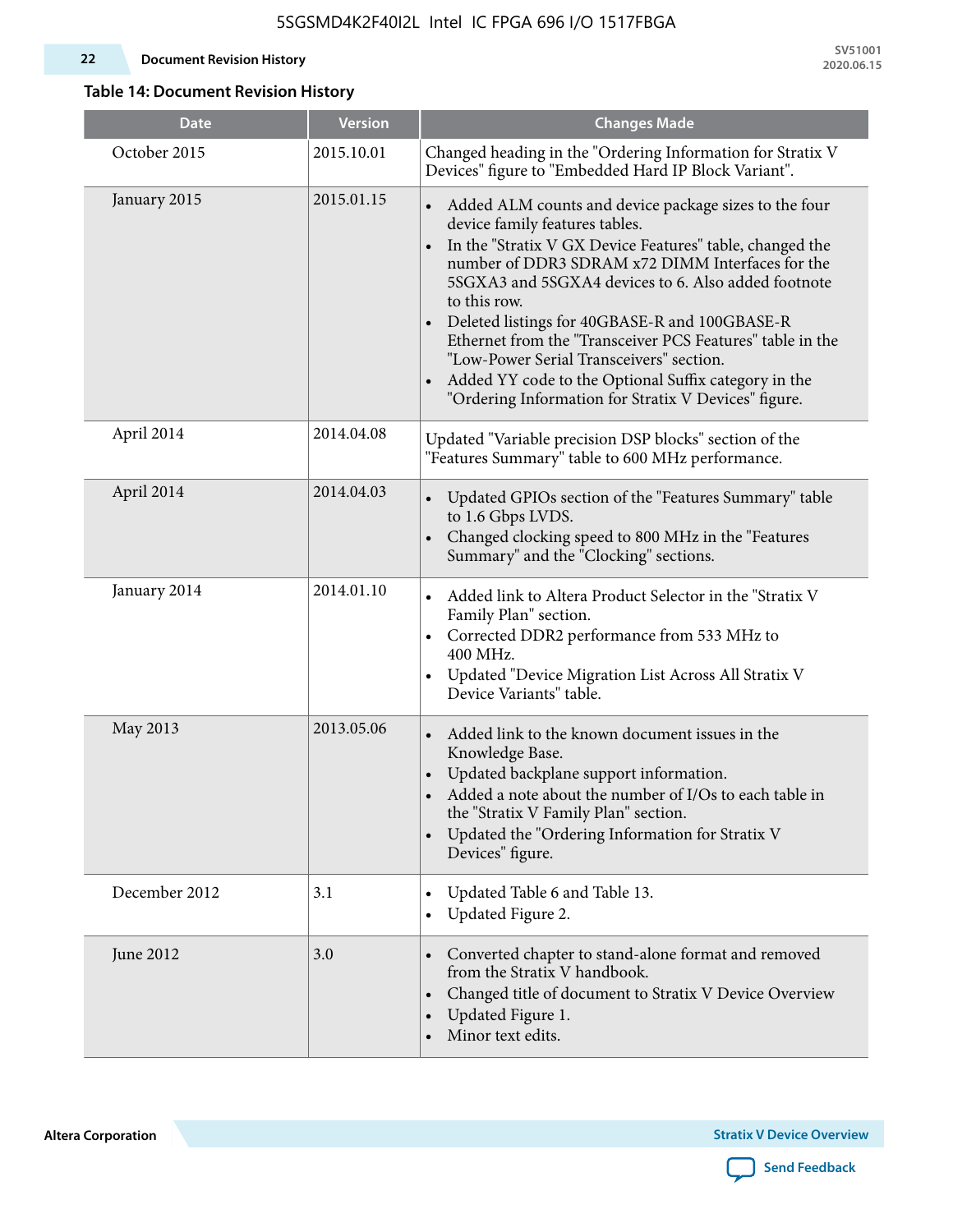**SV51001**

| <b>Date</b>    | <b>Version</b> | <b>Changes Made</b>                                                                                                                                                                                                                                   |
|----------------|----------------|-------------------------------------------------------------------------------------------------------------------------------------------------------------------------------------------------------------------------------------------------------|
| February 2012  | 2.3            | Updated Table 1-2, Table 1-3, Table 1-4, and Table 1-5.<br>Updated Figure 1-2.<br>Updated "Automatic Single Event Upset Error Detection<br>and Correction" on page 18.<br>Minor text edits.                                                           |
| December 2011  | 2.2            | Updated Table 1-2 and Table 1-3.                                                                                                                                                                                                                      |
| November 2011  | 2.1            | Changed Stratix V GT transceiver speed from 28 Gbps to<br>28.05 Gbps.<br>Updated Figure 1-2.                                                                                                                                                          |
| November 2011  | 2.0            | Revised Figure 1-2.<br>Updated Table 1-5.<br>Minor text edits.                                                                                                                                                                                        |
| September 2011 | 1.10           | Updated Table 1-2, Table 1-3, and Table 1-4.                                                                                                                                                                                                          |
| September 2011 | 1.9            | Updated Table 1-1, Table 1-2, Table 1-3, Table 1-4, and<br>Table $1-5$ .<br>Updated Figure 1-2.<br>Minor text edits.                                                                                                                                  |
| June 2011      | 1.8            | Changed 800 MHz to 1,066 MHz for DDR3 in Table 1-8<br>and in text.                                                                                                                                                                                    |
| May 2011       | 1.7            | For Stratix V GT devices, changed 14.1 Gbps to<br>12.5 Gbps.<br>• Changed Configuration via PCIe to Configuration via<br>Protocol<br>Updated Table 1-1, Table 1-2, Table 1-3, Table 1-4,<br>Table 1-5, and Table 1-6.<br>• Chapter moved to Volume 1. |
| January 2011   | 1.6            | Added Stratix V GS information.<br>Updated tables listing device features.<br>Added device migration information.<br>Updated 12.5-Gbps transceivers to 14.1-Gbps<br>transceivers                                                                      |
| December 2010  | 1.5            | Updated Table 1-1.                                                                                                                                                                                                                                    |
| December 2010  | 1.4            | Updated Table 1-1.<br>Updated Figure 1-2.<br>Converted to the new template.<br>Minor text edits.                                                                                                                                                      |

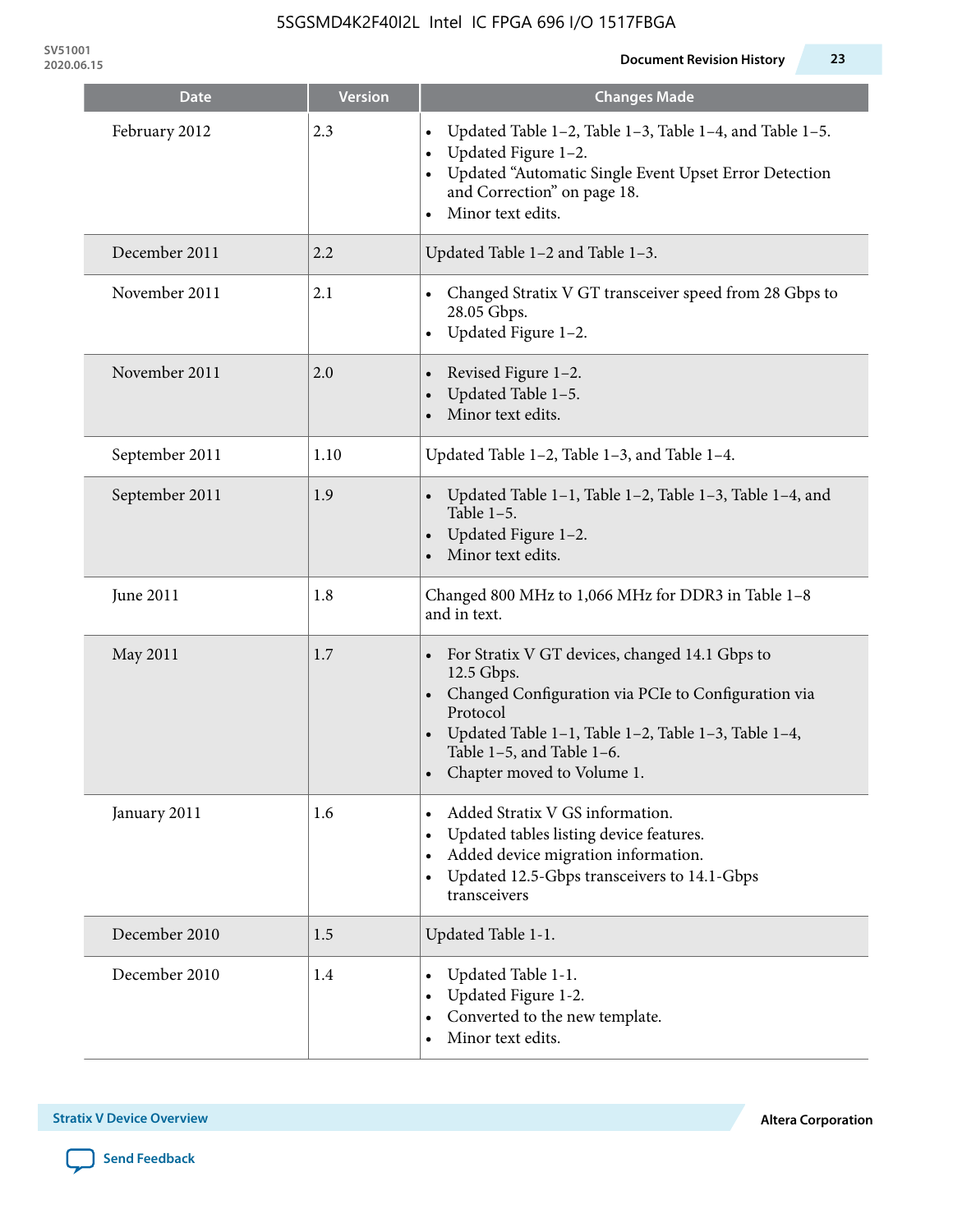### 5SGSMD4K2F40I2L Intel IC FPGA 696 I/O 1517FBGA



**24 Document Revision History**

| <b>Date</b>      | <b>Version</b> | <b>Changes Made</b>                                                                                                                                                                                                                                                                                                                                                                             |
|------------------|----------------|-------------------------------------------------------------------------------------------------------------------------------------------------------------------------------------------------------------------------------------------------------------------------------------------------------------------------------------------------------------------------------------------------|
| <b>July 2010</b> | 1.3            | Updated Table 1-5                                                                                                                                                                                                                                                                                                                                                                               |
| <b>July 2010</b> | 1.2            | Updated "Features Summary" on page 1-2<br>Updated resource counts in Table 1-1 and Table 1-2<br>Removed "Interlaken PCS Hard IP" and "10G Ethernet<br>Hard IP"<br>Added "40G and 100G Ethernet Hard IP (Embedded<br>HardCopy Block)" on page 1-7<br>Added information about Configuration via PCIe<br>Added "Partial Reconfiguration" on page 1-12<br>Added "Ordering Information" on page 1-14 |
| May 2010         | 1.1            | Updated part numbers in Table $1-1$ and Table $1-2$                                                                                                                                                                                                                                                                                                                                             |
| April 2010       | 1.0            | Initial release                                                                                                                                                                                                                                                                                                                                                                                 |

**Altera Corporation**